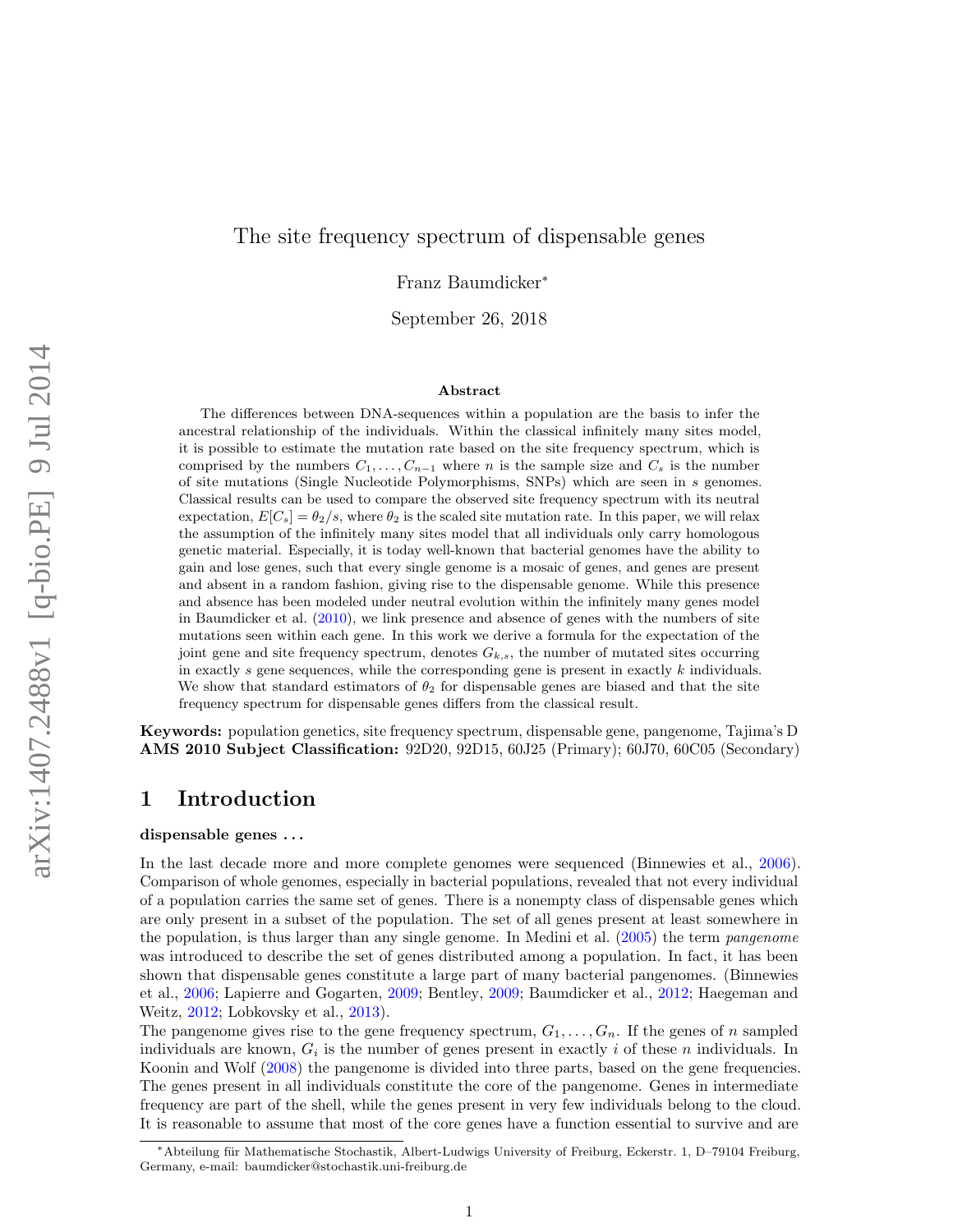|          |                 |               | gene 1 gene 2 gene 3 gene 4 $\ldots$ gene m |               |            |
|----------|-----------------|---------------|---------------------------------------------|---------------|------------|
| refseq   |                 |               | ATGTCT GCTATG CCGTTGGAG TCGGAGCAG           |               | <b>TGA</b> |
|          | ind. $1 - -A-T$ |               |                                             |               | Ø          |
|          |                 |               | ind 2 $-4-- -CT-- T=-A---$                  | $\varnothing$ | ––т        |
| ind. $3$ | Ø               | Ø             | T-----C--                                   | $\varnothing$ | $C - -$    |
| ind. $4$ | Ø               | $\varnothing$ |                                             |               | $C - -$    |
|          |                 |               |                                             |               |            |
|          |                 |               |                                             |               |            |
| ind. $n$ | $---C$          | $\varnothing$ | T--A-----                                   | Ø             |            |

<span id="page-1-0"></span>Figure 1 Data structure for joint distribution of segregating sites and dispensable genes. The aligned sequences of several dispensable genes are shown. The first row shows the reference sequence of the gene, i.e. the ancestral gene sequence at the time the gene first appeared in the population. The remaining rows show the site mutations of the current gene sequences in n sampled individuals. If the whole gene is absent in an individual the symbol  $\varnothing$  is used.

under selection pressure (Fang et al., [2005\)](#page-22-7). In contrast, the function of many dispensable genes is still unknown.

#### . . . and the site frequency spectrum

The function of a gene is encoded by its gene sequence, i.e. a string of DNA which is ususally recorded as a string of the letters A, G, T and C. Occasionally, during reproduction, a mutation changes a letter of the gene sequence. Hence, the same gene can differ between individuals at any position (site) of the DNA strand. The observed mutated sites (Single Nucleotide Polymorphisms, SNPs) of the gene sequences hold a lot of information. Statistics based on SNP pattern can be used to estimate population parameters and infer the history of the population. In particular, the site frequency spectrum,  $C_1, \ldots, C_n$ , where  $C_s$  is the number of SNPs observed in exactly s individuals, is frequently examined. To investigate the differences between gene sequences caused by site mutations. the infinitely many sites model (Kimura, [1969\)](#page-22-8) is one of the standard models. Within the infinitely many sites model the expected site frequency spectrum  $\mathbb{E}[C_s] = \frac{\theta_2}{s}$ , i.e. the mean number of SNPs that occur in exactly s individuals, has originally been computed by Watterson [\(1975\)](#page-23-2), but nice derivations are also shown in (Fu, [1995\)](#page-22-9) and (Ewens, [2004,](#page-22-10) chap. 9.4). A bunch of estimators for  $\theta_2$ , the rate at which site mutations occur, is based on the site frequency spectrum and enables us to test for neutral evolution (Watterson, [1975;](#page-23-2) Tajima, [1983,](#page-23-3) [1989;](#page-23-4) Achaz, [2009\)](#page-22-11). The infinitely many sites model assumes that a gene is present in all individuals at any time to model site mutations in the DNA sequences of this gene. In this paper we ask:

How does the site frequency spectrum change if this assumption is violated and a dispensable gene sequence, which is only present in a subset of the population, is analyzed?

We consider the frequencies of site mutations within dispensable gene sequences. Each mutated site in a dispensable gene has two assigned frequencies.

- (i) The frequency s of the SNP itself, which is the number of individuals with the corresponding mutation.
- (ii) The frequency  $k$  of the corresponding gene sequence, which is the number of individuals which possess the gene.

Figure [1](#page-1-0) shows a typical data structure for site mutations within dispensable genes.

In Section [2](#page-2-0) we will introduce a population genetics framework for the joint evolution of the frequency of dispensable genes, driven by events of gene gain and gene loss, and the mutations within the corresponding sequences. In Section [3](#page-4-0) the main goal is to calculate the joint frequency spectrum within this framework. We denote the joint site and gene frequency spectrum, i.e. the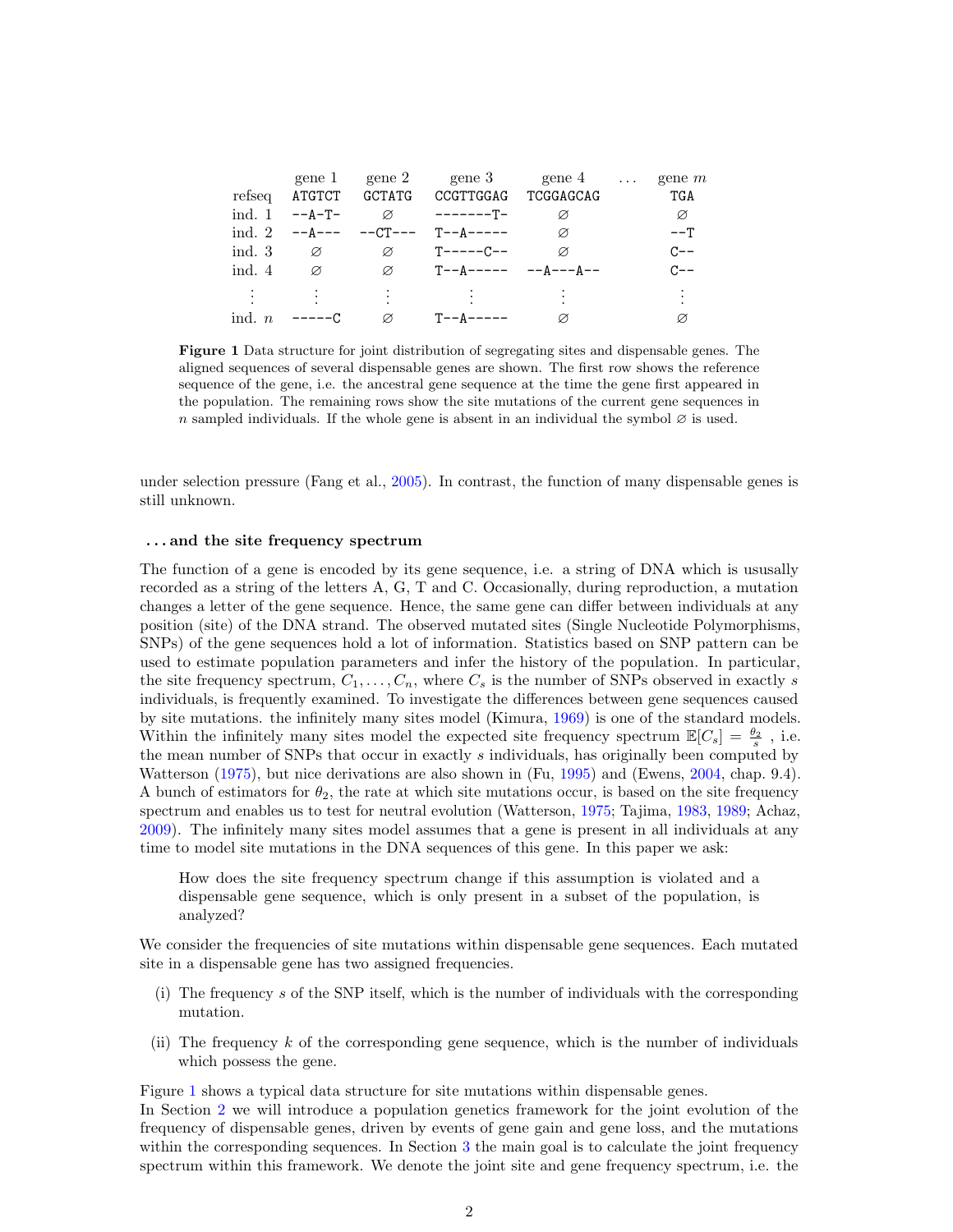number of mutated sites occurring in exactly s individuals, where the corresponding gene is present in exactly k individuals, by  $(G_{k,s})_{1 \leq s \leq k-1 \atop 1 \leq s \leq k-1}$ . The first moment of  $G_{k,s}$  is given in Theorem [3.](#page-5-0) In particular, we are interested in the marginal mean site frequency spectrum for genes present in exactly  $k$  individuals. We will show in Corollary [3.5](#page-6-0) that, the site frequency spectrum for sequences present in k out of n individuals differs from the site frequency spectrum based on a sample of  $k$ individuals, where each individual possesses the gene sequence.

In Section [4](#page-7-0) we further investigate the difference between site frequencies of dispensable and non-dispensable genes. Using the classical infinitely many sites model to estimate site mutation rates, although at least some of the gene sequence considered are only present in a subset of the population, will lead to an underestimation. To be more precise let us consider a single gene sequence found in k out of n individuals, where we are interested in the site mutation rate  $\theta_2$ . We will show in Theorem [4](#page-8-0) that two frequently used estimators for the site mutation rate  $\theta_2$ , namely Watterson's Estimator  $\theta_W$  (Watterson, [1975\)](#page-23-2) as well as Tajimas estimator  $\hat{\pi}$  (Tajima, [1983\)](#page-23-3), will both have a negative bias which is at least as high as  $\frac{n-k}{n}\theta_2$ , such that  $\mathbb{E}[\widehat{\theta}_W] \leq \frac{k}{n}\theta_2$ and  $\mathbb{E}[\hat{\pi}] \leq \frac{k}{n}\theta_2$ . We shortly discuss the impact of the shown results in Section [5](#page-9-0) and illustrate the offert on originate of Taiwa's D (Taiwa 1980). Finally most of the proofs are given in Section 6. effect on estimates of Tajima's D (Tajima, [1989\)](#page-23-4). Finally most of the proofs are given in Section [6.](#page-11-0)

# <span id="page-2-0"></span>2 A model for gene and site frequency evolution

### 2.1 Wright–Fisher model

Consider a population with a constant population of  $N$  individuals evolving in a Wright–Fisher model. That is, each of the N individuals of the current generation chooses his parent at random among the individuals of the previous generation.

We model a pool of potential genes, which can be gained and lost again, by the set  $I = [0, 1]$ , where each point corresponds to a potential gene. In addition for each gene sequence  $u \in I$  its DNA-sequence is modeled by the set  $J = (0, 1]$ . Each point  $v \in J$  corresponds to a site, which can be hit by a mutation. Note that we have excluded the point  $0$  from  $J$  to use this point as a marker for the presence and absence of genes.

Each individual carries a set of genes, which constitute the genome of this individual. In addition each of the genes carries its own set of site mutations. We will describe the genome and the gene sequences of an individual by a simple finite counting measure m on  $[0,1]^2$ , such that  $m(u, 0) = 1$ if gene u is present in this individual and  $m(u, I) = 0$  otherwise. In the same manner the gene u in this individual carries a mutation at site v iff  $m(u, v) = m(u, 0) = 1$ .

The combined mutational mechanisms for genes and the sites within these genes now work as follows:

After an individual chooses its parent, but before it inherits the state of the parent the following mutational mechanisms change the genomic and the genetic state  $m$  of the parent to  $m'$  of the child.

#### genomic

- **gene gain** before reproduction of an individual with probability  $\mu_1$  a new gene  $u \in I$  is added to the genome  $m$ . The gene is assumed to be completely new to the population, i.e.  $u$  is chosen uniform from I. If gene u is gained, the state changes to  $m' = m + \delta_{(u,0)}$ .
- **gene loss** each gene present in the parent is lost independently with probability  $\nu$  during reproduction and no longer present in the child, i.e. with probability  $1 - \nu$  a gene present in the parent will still be present in the child. If gene u is lost, the state changes to  $m' = m - m|_{\{u\} \times I}$ .

#### genetic

site mutations each gene u present in the child, i.e.  $m'(u, 0) = 1$ , suffers an additional site mutation with probability  $\mu_2$ . The mutation hits a uniform site  $v \in J$ , which has never been hit before, and changes the genetic state to  $m' = m + \delta_{(u,v)}$ .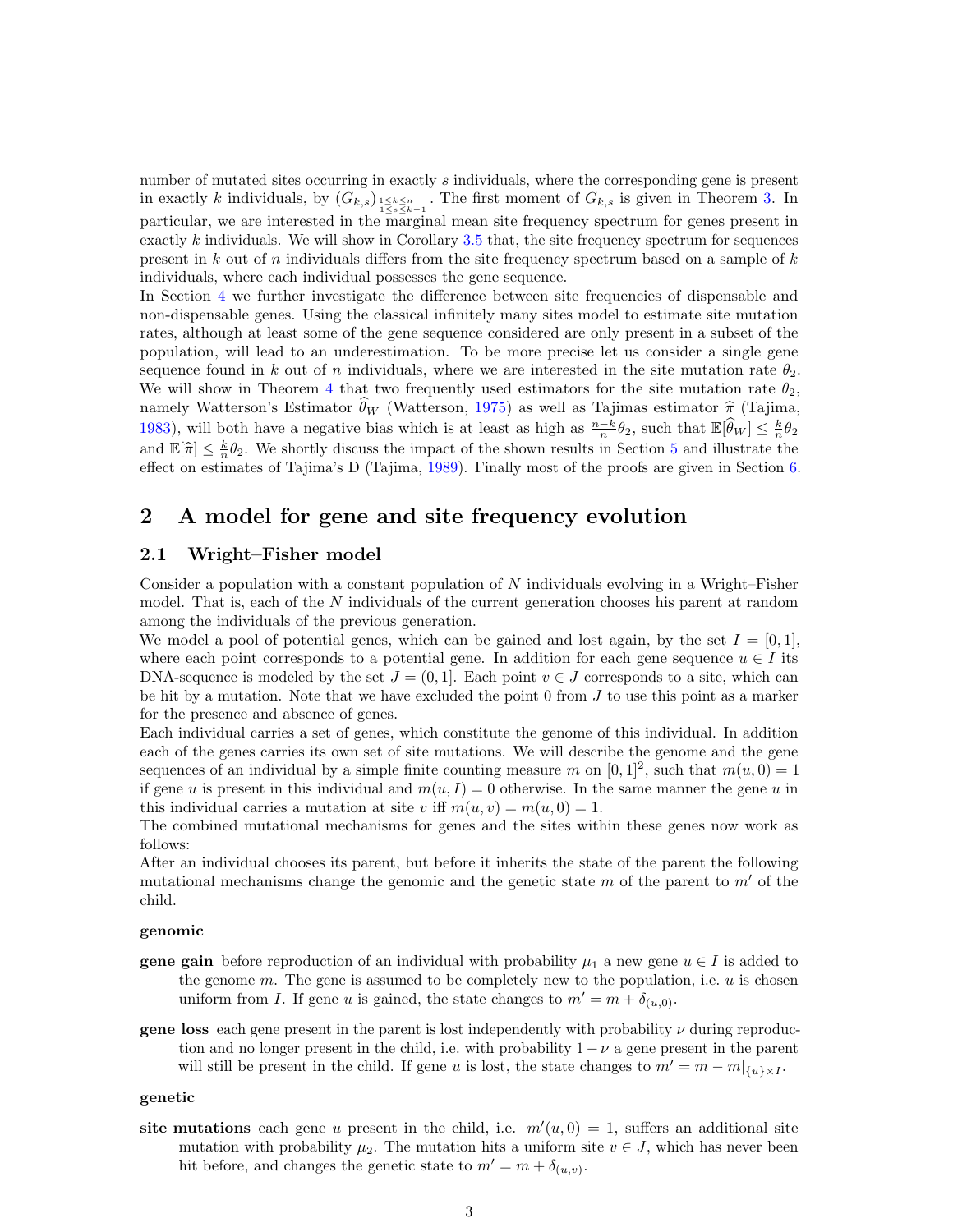Remark 2.1. It is well known that the mutation rate of gene sequences may vary between different regions of the genome . While a straightforward adaptation for gene specific mutations rates should be possible, we will keep the model as simple as possible and assume that for any gene sequence the site mutation rate  $\mu_2$  equals.

Remark 2.2. In this model we combined the mutational mechanisms of previous publications to model genetic and genomic variation at once. New genes may be gained and each present gene can get lost, just as in the infinitely many genes model (Baumdicker et al., [2010\)](#page-22-0). And the sites within each of the genes can get hit by mutations, just as in the infinitely many *sites* model (Kimura, [1969\)](#page-22-8).

#### 2.2 Kingman's coalescent

Kingman's coalescent, given in Definition [2.3,](#page-3-0) was introduced by Kingman [\(1982\)](#page-22-12). This process appears as the large population limit for a large class of reproduction models, including the Wright-Fisher (Wright, [1938\)](#page-23-5) and the Moran model (Moran, [1958\)](#page-23-6). The coalescent defines the genealogy of a sample and is meanwhile a common tool in population genetics. We will use a time scaling to obtain Kingman's coalescent in the large population limit,  $N \to \infty$ . Thus, we assume that  $\mu_i = \mu_i(N)$  for  $i = 1, 2$  and  $\nu = \nu(N)$ , such that  $\theta_i = \lim_{n \to \infty} 2\mu_i(N)N$  and  $\rho = \lim_{n \to \infty} 2\nu_i(N)N$ .

<span id="page-3-0"></span>**Definition 2.3** (Kingman's coalescent). The Kingman coalescent (or the n-coalescent)  $(R_t)_{t\geq0}$  is a continuous time Markov process with state space  $\Pi_n$ , the set of all partitions of  $\{1,\ldots,n\}$ , and infinitesimal generator  $Q = (q_{\xi\eta})_{\xi,\eta \in \Pi_n}$  given by:

$$
q_{\xi\eta} = \begin{cases} -\frac{k(k-1)}{2} & \text{if } \xi = \eta\\ 1 & \text{if } \xi \prec \eta\\ 0 & \text{otherwise} \end{cases}
$$
 (1)

where  $k := |\xi|$  is the number of partition elements in  $\xi$ , and  $\xi \prec \eta$  iff  $\eta$  is obtained from  $\xi$  by combining two partition elements of  $\xi$ . The initial state  $R_0 = \{\{1\}, \ldots, \{n\}\}\$  is the partition, where each  $i \in \{1, ..., n\}$  is its own partition element.

**Remark 2.4.** The partition  $R_t = \{n_1, \ldots, n_K\}$  contains the partition element  $n_k$  with  $i, j \in n_k \in \mathbb{R}$  $R_t$  if and only if the *i*-th and the *j*-th individual of the sample have a common ancestor at time t. Note that in Kingman's coalscent time is measured backwards. Furthermore the n−coalescent implicitly defines a random bifurcating tree with n leaves. At time t the tree has  $k = |R_t|$  branches, where the l−th branch leads to the i−th leaf if  $i \in n_l \in R_t$ , see Figure [2.](#page-4-1)

**Definition 2.5** (Kingman's coalescent). We denote the random tree resulting from the above mechanism – the Kingman coalescent – by  $\mathcal T$ . We consider  $\mathcal T$  as a partially ordered metric space with order relation  $\preceq$  and metric  $d_{\mathcal{T}}$  where the distance of two points in  $\mathcal{T}$  is given by the sum of the times to their most recent common ancestor. We make the convention that  $s \preceq t$  for  $s, t \in \mathcal{T}$  if s is an ancestor of t.

In (Baumdicker et al., [2010\)](#page-22-0) we introduced the process  $\mathcal{G}_t$ , which describes the set of genes along the coalescent. In the same spirit we will define the process  $\mathcal{M}_t$  with state space given by the set of simple counting measures on  $[0, 1]^2$ .  $\mathcal{M}_t$  accumulates mutations in  $I \times J$  by adding the point  $(u, dv)$  to  $\mathcal{M}_t$  at rate  $\mathcal{G}_t(u)dt\theta_2dv$ . The point  $(u, v)$  corresponds to a mutation in gene u at site v.

<span id="page-3-1"></span>**Definition 2.6** (Tree-indexed Markov chain for gene gain, loss and site mutation). Let  $I :=$  $[0,1], J = (0,1]$  and let T be a Kingman coalescent, with an infinite lineage added at the root of the tree. Given T, we define a Markov chain  $\Gamma_{\mathcal{T}} = (\mathcal{M}_t)_{t \in \mathcal{T}}$ , indexed by T, with state space  $\mathcal{N}_f([0,1]^2)$ , the space of finite counting measures on  $[0,1]^2 = I \times (\{0\} \cup J)$ . Denoting by  $\lambda_I$  the Lebesgue measure on I,  $\Gamma_{\mathcal{T}}$  makes transitions forwards in time, i.e. from the root to the leaves,

from m to 
$$
m + \delta_{(u,0)}
$$
 at rate  $\frac{\theta_1}{2}\lambda_I(du)$ ,  
from m to  $m - m|_{\{u\} \times I}$  at rate  $\frac{\rho}{2}m(u,0)$ , and  
from m to  $m + \delta_{(u,v)}$  at rate  $\frac{\theta_2}{2}m(u,0)\lambda_I(dv)$  (2)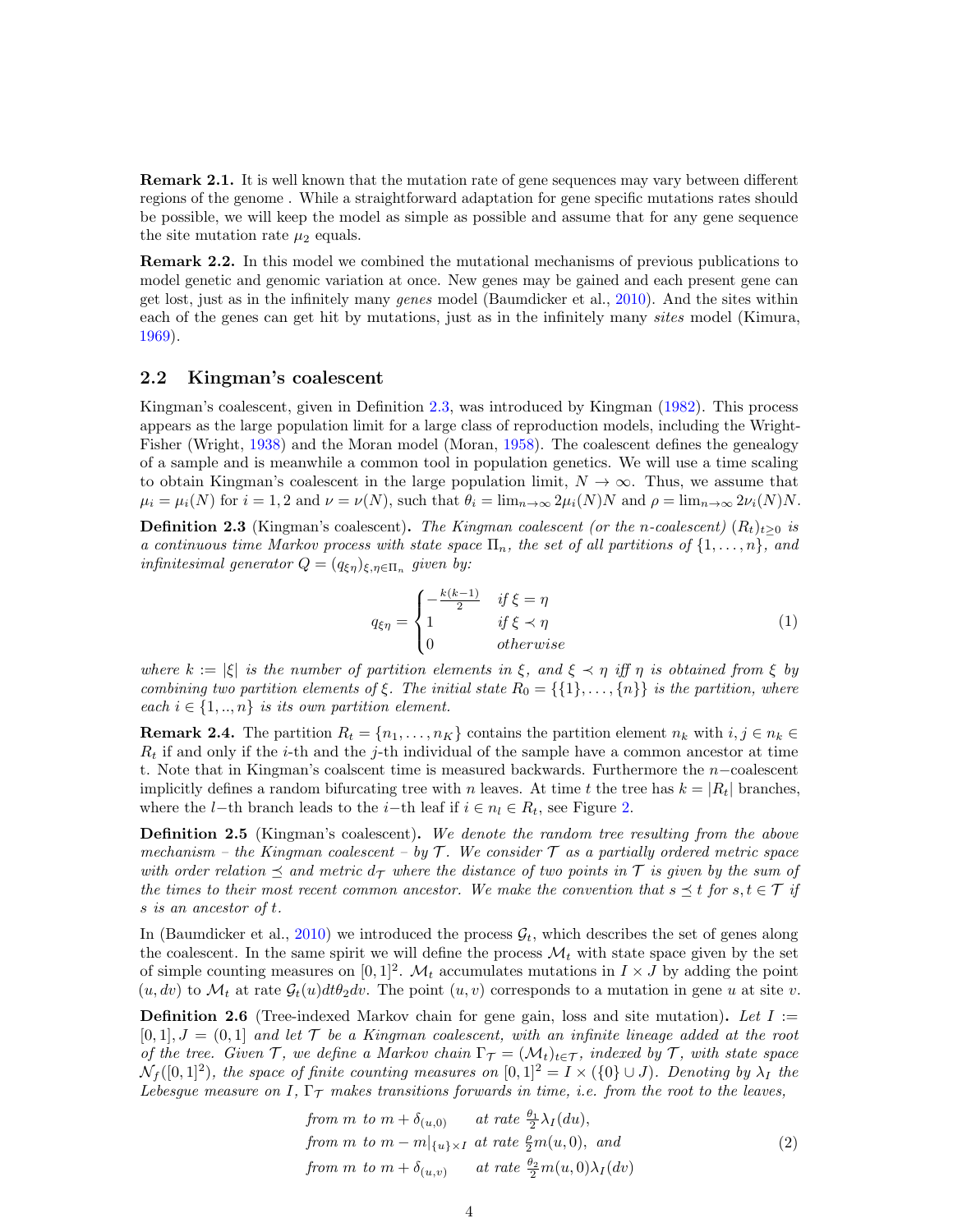

<span id="page-4-1"></span>Figure 2 We model mutations within dispensable genes along a Kingman coalescent. Along each branch new genes can occur  $(\blacktriangledown)$ , and existing genes can get hit by single point mutations  $(x)$  or get lost by a gene loss event ( $\bullet$ ). The left graph shows one realization of the process defined in Definition [2.6.](#page-3-1) The index at each symbol indicates the affected gene. In the middle the corresponding states of Kingman's coalscent are given. The table shows the resulting gene sequences.

along  $\mathcal T$ . Taking into account that the tree  $\mathcal T$  has n leaves, one for each individual of the sample, we denote these leaves by  $1, \ldots, n \in \mathcal{T}$ . In this setting,  $\mathcal{M}_1, \ldots, \mathcal{M}_n$  describe the genes and the mutations within these genes present in individuals  $1, \ldots, n$ .

A graphical illustration of the Markov chain along the coalescent is given in Figure [2.](#page-4-1) Note that all gained points in  $[0,1]^2$  are almost surely different, so  $\mathcal{M}_i$  is a.s. a simple counting measure. Thus we identify counting measures with their support in our notation, i.e. if  $g \in \mathcal{N}_f(I \times J)$  has no double points, there exist pairwise different  $(u_1, v_1) \dots (u_m, v_m)$  with  $g = \sum_{i=1}^m \delta_{(u_i, v_i)}$ . In this case we will also write  $g = \{(u_1, v_1) \dots (u_m, v_m)\}.$ 

Since  $v = 0$  is almost surely never hit by a mutation for any gene, we may use  $[0, 1] \times \{0\}$  to model the presence and absence of genes. For simplicity we will assume that mutations are uniformly chosen from  $J = (0, 1]$ .

Setting  $G_i(u) := \mathcal{M}_i(u, 0)$ , we will regain the corresponding tree indexed Markov chain of the infinitely many genes model, as given in Def 2.2 in (Baumdicker et al., [2010\)](#page-22-0).

# <span id="page-4-0"></span>3 Results

### 3.1 Joint gene and site frequency spectrum

In contrast to the approach taken here, the expected frequency of mutated sites has so far only been investigated for genes that can never get lost or gained. Such genes we will call *essential* core genes. These essential core genes are assumed to be present in any individual at any time. In our setting of Definition [2.6](#page-3-1) an essential core gene u has been gained at  $-\infty$  and accumulates site mutations along the tree  $\mathcal T$  at rate  $\frac{\theta_2}{2}$ , while it can not get lost. For these essential core genes the classical results for the site frequency spectrum hold. Moments of the site frequency spectrum were computed e.g. in (Fu, [1995\)](#page-22-9).

First we recall the results for the classical site frequency spectrum. Throughout this Section we will fix the size of the sample to  $n$  individuals.

<span id="page-4-2"></span>**Definition 3.1** (Site frequency spectrum for an essential core gene). Consider the gene sequence of a essential core gene u, i.e. u is a single gene, which cannot get lost. In the setting of Definition [2.6](#page-3-1)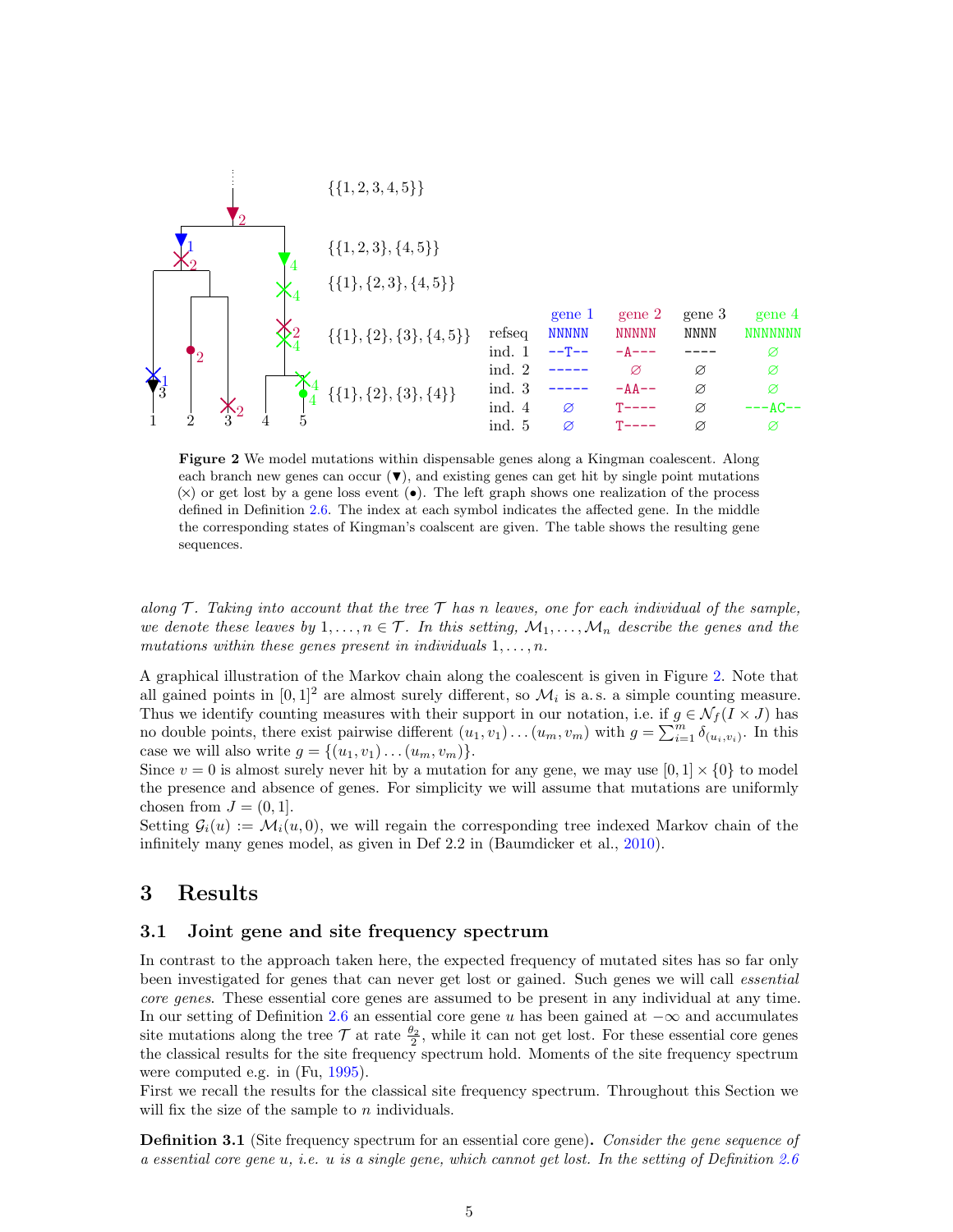this corresponds to the Markov chain  $(M_t)_{t\in\mathcal{T}}$ , if r is the root of T, given that  $\mathcal{M}_r = \delta_{(u,0)}$  with  $\rho = 0$ . Now site mutations within u occur at rate  $\frac{\theta_2}{2}$  along the lineages of T. For  $J = (0, 1]$ , let  $\mathcal{C}_t^u:=\mathcal{M}_t|_{u\times J}\in \mathcal{N}_f(J)$  be the finite counting measure describing the site mutations of the essential core gene u along the coalescent  $T$ . So  $C_i^u$  is the set of mutated sites within gene u present in individual i. For a sample of size n let  $C_s^u$  be the number of sites where s individuals in the sample carry the same mutation. I.e.

$$
C_s^u = |\{v \in J : v \in C_i^u \text{ for exactly } s \text{ different } i \in \{1, \dots, n\}\}|.
$$

Then  $C_s^u$  for  $1 \leq s < n$  is called the site frequency spectrum of the essential core gene u.

<span id="page-5-2"></span>**Theorem 1** (Classical site frequency spectrum). Consider the setting of Definition [3.1.](#page-4-2) Suppose the site mutation rate is given by  $\frac{\theta_2}{2}$ . The expected site frequency spectrum for an essential core gene u is given by

<span id="page-5-3"></span>
$$
\mathbb{E}[C_s^u] = \frac{\theta_2}{s}, \qquad s = 1, \dots, n-1.
$$
\n(3)

A similar formula can be computed for the frequencies of dispensable gene sequences themselves. Therefore ignore site mutations for once and consider only the presence and absence of the genes. To model the gene frequencies the infinitely many genes model was introduced in Baumdicker et al. [\(2010\)](#page-22-0). As a matter of fact, the infinitely many genes model was developed in spirit of the infinitely many sites model. The main difference between the infinitely many sites model and the infinitely many genes model is that genes are allowed to get lost again, while each mutation, once it arose, will be present in all offspring. Thus the gene frequency spectrum differs from the site frequency spectrum. The following result for the gene frequency spectrum holds.

**Definition 3.2.** If we set  $\mathcal{G}_i(u) := \mathcal{M}_i(u, 0)$ , the gene frequency spectrum (of the dispensable genome) is given by  $G_1, \ldots, G_n$ , where

$$
G_k := |\{u \in I : u \in \mathcal{G}_i \text{ for exactly } k \text{ different } i\}|. \tag{4}
$$

<span id="page-5-1"></span>**Theorem 2** (gene frequency spectrum). For  $G_1, \ldots, G_n$  as above,

$$
\mathbb{E}[G_k] = \frac{\theta}{k} \frac{(n-k+1)\cdots n}{(n-k+\rho)\cdots(n-1+\rho)} \qquad k=1,\ldots,n.
$$

Proof. see Baumdicker et al. [\(2010\)](#page-22-0)

Theorem [2](#page-5-1) describes the frequency of dispensable genes, which can get lost. Theorem [1](#page-5-2) describes the site frequency spectrum only within genes that can never be lost. In contrast to essential core genes, dispensable genes can be present at any frequency such that equation [\(3\)](#page-5-3) no longer holds for a dispensable gene sequence. To address this issue we will compute the expected joint gene and site frequency spectrum. In Corollary [3.5](#page-6-0) this enables us to obtain an analogous result to Theorem [1](#page-5-2) for dispensable genes.

<span id="page-5-4"></span>**Definition 3.3.** The joint gene and site frequency spectrum (for the dispensable genome) is given by  $G_{1,1}, \ldots, G_{1,n}, G_{2,1}, \ldots, G_{2,n}, \ldots, G_{n,n}$ , where

$$
G_{k,s} := \left| \left\{ (u,v) \in I \times I : u \in \mathcal{G}_i \text{ for exactly } k \text{ different } i \text{, namely } i_1, \dots, i_k, \text{ and } (u,v) \in \mathcal{M}_{i_j} \text{ for exactly } s \text{ different } i_j \text{ with } j \in \{1,\dots,k\} \right\} \right|
$$

<span id="page-5-0"></span>**Theorem 3** (Joint gene and site frequency spectrum). Suppose the gene gain rate is given by  $\frac{\theta_1}{2}$  and the gene loss rate is given by  $\frac{\rho}{2}$  Suppose further the mutation rate is given by  $\frac{\theta_2}{2}$  and the sample size is n. For  $G_{k,s}$  as above and  $s < k$ ,

$$
\mathbb{E}[G_{k,s}] = \frac{\theta_1}{k} \frac{(n-k+1)\cdots n}{(n-k+\rho)\cdots(n-1+\rho)} \frac{\theta_2}{s} \frac{k}{n} {n-1 \choose s}^{-1} \sum_{j=0}^{n-s-1} \frac{j+1}{j+1+\rho} {n-j-2 \choose s-1}
$$

and for  $k = s$ 

$$
\mathbb{E}[G_{k,s}] = \frac{\theta_1}{k} \frac{(n-k+1)\cdots n}{(n-k+\rho)\cdots(n-1+\rho)} \frac{\theta_2}{s} s k \sum_{j=1}^{n-s+1} \frac{1}{j(j-1+\rho)} {n \choose j}^{-1} {n-k \choose j-1}.
$$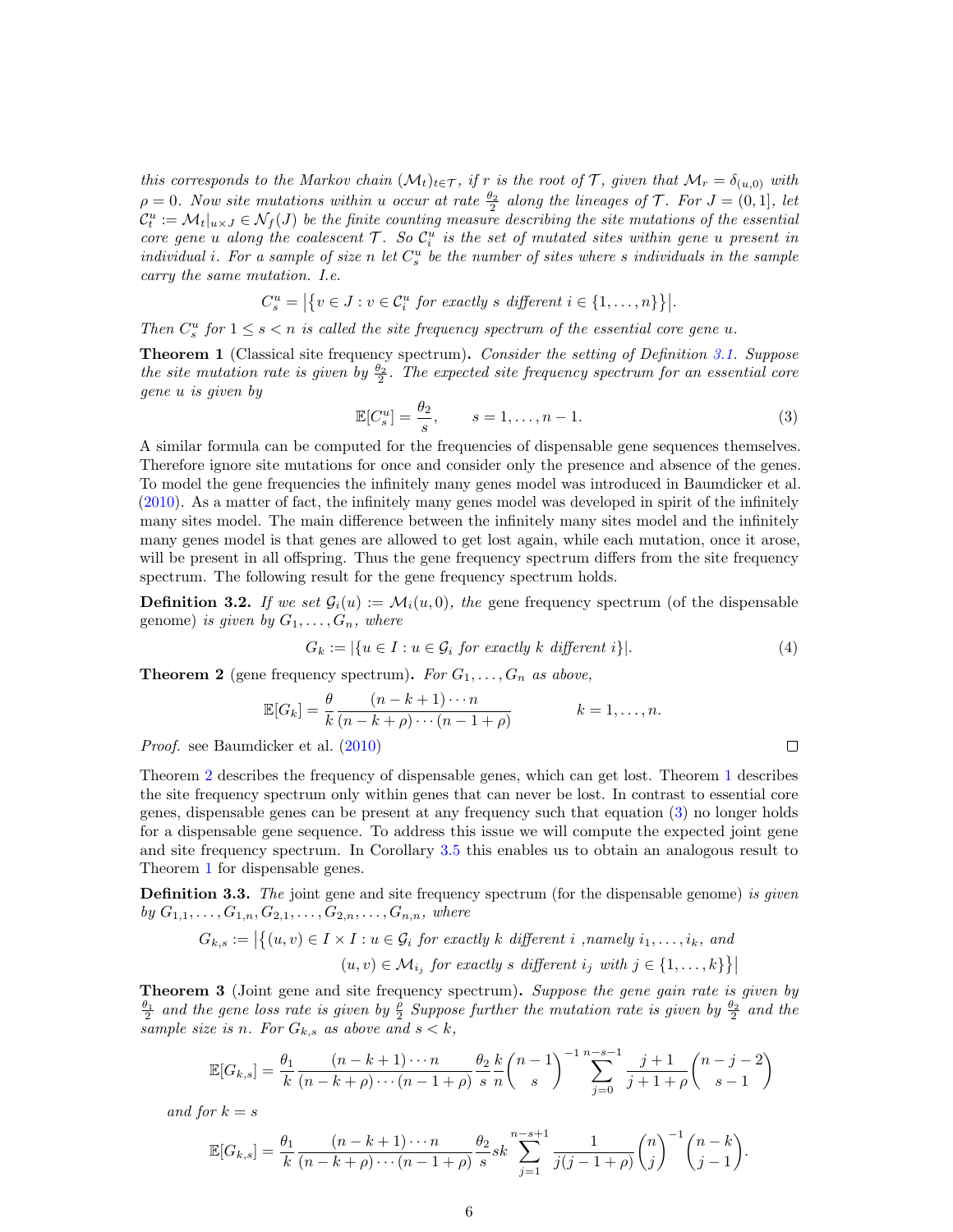#### 3.2 Site frequency spectra for dispensable genes

Let us define the site frequency spectrum for a dispensable gene present in a given frequency  $k$ .

<span id="page-6-5"></span>**Definition 3.4** (Site frequency spectrum for dispensable genes). Given  $\mathcal{M}_i$  from Definition [2.6,](#page-3-1) define  $S_i^u(.) := \mathcal{M}_i(u,.)$  for  $i = 1, \ldots, n$ . Let  $u \in [0,1]$  be a gene. Then the site frequency spectrum of gene u is given by  $S_1^u, \ldots, S_{F(u)}^u$ , where

$$
S_s^u := |\{v \in J : v \in S_i^u \text{ for exactly } s \text{ different } i \text{ with } \mathcal{M}_i(u, 0) = 1\}|
$$

and  $F(u)$  is the frequency of gene u, i.e.  $F(u) := |\{i \in \{1, ..., n\} : \mathcal{M}_i(u, 0) = 1\}|$ .

From Theorem [3](#page-5-0) we can now derive the expected site frequency spectrum for a gene in frequency  $k$ .

<span id="page-6-0"></span>Corollary 3.5 (Conditional site frequency spectrum). The site frequency spectrum in genes present in exactly k out of n individuals is given for  $s < k$  by

<span id="page-6-2"></span>
$$
\mathbb{E}[S_s^u \mid F(u) = k] = \frac{\theta_2}{s} \frac{k}{n} {n-1 \choose s}^{-1} \sum_{j=0}^{n-s-1} \frac{j+1}{j+1+\rho} {n-j-2 \choose s-1}
$$
(5)

and

<span id="page-6-3"></span>
$$
\mathbb{E}[S_k^u \mid F(u) = k] = \frac{\theta_2}{k} k^2 \sum_{j=1}^{n-k+1} {n \choose j}^{-1} \frac{1}{j(j-1+\rho)} {n-k \choose j-1}
$$
(6)

In particular, for  $k = n > s$ 

<span id="page-6-1"></span>
$$
\mathbb{E}[S_s^u \mid F(u) = n] = \frac{\theta_2}{s} {n-1 \choose s}^{-1} \sum_{j=0}^{n-s-1} \frac{j+1}{j+1+\rho} {n-j-2 \choose s-1} \tag{7}
$$

and

<span id="page-6-4"></span>
$$
\mathbb{E}[S_n^u \mid F(u) = n] = \frac{\theta_2}{\rho} \tag{8}
$$

Figure [3](#page-7-1) shows the site frequency spectrum for dispensable genes in frequency  $k = 5$  and  $k = 10$ for  $n = 10$ .

**Remark 3.6.** For  $\rho > 0$  the site frequency spectrum for dispensable genes differs from the classical result, even for dispensable genes which are present in all individuals of the sample. While this seems counterintuitive at the first glimpse, it is easily explained. Unlike essential core genes, it is in principle possible for a dispensable gene to get lost. Therefore, a dispensable gene, which is present in all individuals, is more likely to occur if the underlying coalescent has small branch lengths. As mutations are gained along the branches of the coalescent, dispensable genes in frequency  $n$  will on average carry less mutations than essential core genes. Of course, this is only the case if two independent genes from different populations are compared. In this case the underlying coalescent of the dispensable gene does not depend on the coalescent of the essential core gene.

**Remark 3.7.** Note that, for  $\rho \to 0$  and  $k = n$ , equation [\(7\)](#page-6-1) converges to the classical site frequency spectrum  $\frac{\theta_2}{s}$ . In contrast, if k is smaller than n, equation [\(5\)](#page-6-2) does not converge to the classical site frequency spectrum. This can be easily seen from coalescent theory. Genes present in all individuals are gained at some time before the MRCA, while genes in frequency smaller than  $n$  are gained along branches within Kingman's coalescent. A subtree with  $k$  leaves within a n-coalescent is only a k-coalescent, if the k leaves are chosen randomly from the n available leaves. This is clearly not the case, if the  $k$  leaves are chosen such that they form a nested cluster, a situation which appears when considering leaves carrying the same gene and small small loss rates.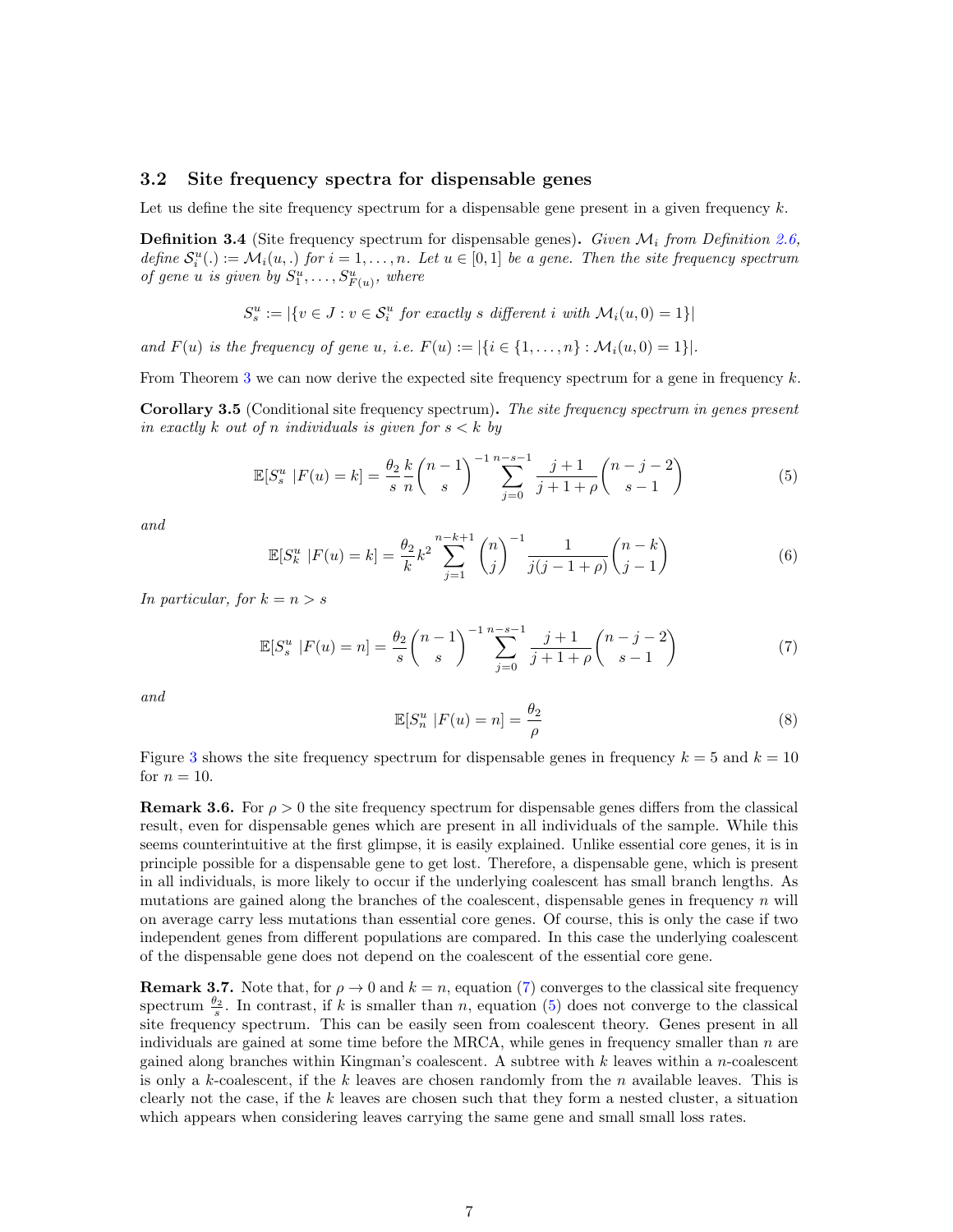

<span id="page-7-1"></span>Figure 3 The graph shows the classical site frequency spectrum (solid black) and the site frequency spectrum for dispensable genes for  $\rho$  equal to 0.1 (---), 0.5 ( $\cdots$ ), 1 ( $\cdots$ -) and 5 (-–). The right graph shows the frequency spectrum for genes present in all  $n = 10$  individuals, while the left graph shows the spectrum for genes present in 5 out of 10 individuals. The mutation rate is fixed at  $\theta_2 = 1000$ . The site frequency spectrum for dispensable genes present in all individuals differs from the classical site frequency spectrum. The higher the probabilty to loose a gene, the less mutated sites are expected. If  $\rho$  gets small the site frequency spectrum converges to the classical site frequency spectrum only if  $k = n$  (right graph).

**Remark 3.8.** In equation [\(7\)](#page-6-1) we can derive the same result for  $s = 1$  by a simple approach. Therefore start a Kingman coalescent with n lineages, where each line gets lost at rate  $\frac{\rho}{2}$ . In Section [6](#page-11-0) we will have a closer look at this lineage loosing coalescent. For  $m = 2, \ldots, n$  add up the expected times the lineage loosing coalescent has m lineages,  $\mathbb{E}[T_m] = \frac{2}{m(m-1)+m\rho}$ , multiplied by the expected number of external branches in a *n*-coalescent, when there are  $m$  lineages left. The former quantity is given by  $\frac{m(m-1)}{n-1}$ , see Janson and Kersting [\(2011\)](#page-22-13).

**Remark [3](#page-5-0).9.** In Theorem 3 as well as in  $(6)$  and  $(8)$  in Corollary [3.5](#page-6-0) we have given formulas for the expected number of mutated sites present in  $k$  out of  $k$  individuals. The corresponding size in the classical site frequency spectrum of an essential core gene would be infinitely large, as the essential gene accumulated site mutations for an infinite time before the MRCA of the k individuals. In order to identify the mutated sites present in all individuals one would need a reference sequence, like the ancestral sequence at the time the gene was introduced into the population. As this sequence is most likely not available in practice normally only site mutations in frequency  $s < k$  are considered.

# <span id="page-7-0"></span>4 The effect on estimates

In this section we will highlight the consequences of Corollary [3.5](#page-6-0) for estimators based on the site frequency spectrum. It is possible to define many different estimators for the scaled site mutation rate  $\theta_2$  based on the observed site frequencies. Here we will focus on two commonly used estimators, and bear in mind that similar results will hold for any frequency based estimator. We first introduce the estimators for the sequence of an essential core gene, and thereafter turn to the dispensable gene sequence.

A frequently used estimate for  $\theta_2$  is given by Watterson's estimator (Watterson, [1975\)](#page-23-2), which is defined by

$$
\widehat{\theta}_{W,k} := \frac{S_{\text{seg}}}{\sum_{s=1}^{k-1} \frac{1}{s}}.
$$
\n(9)

Here  $S_{\text{seg}}$  is the total number of segregating sites observed in the sample of size k. For an essential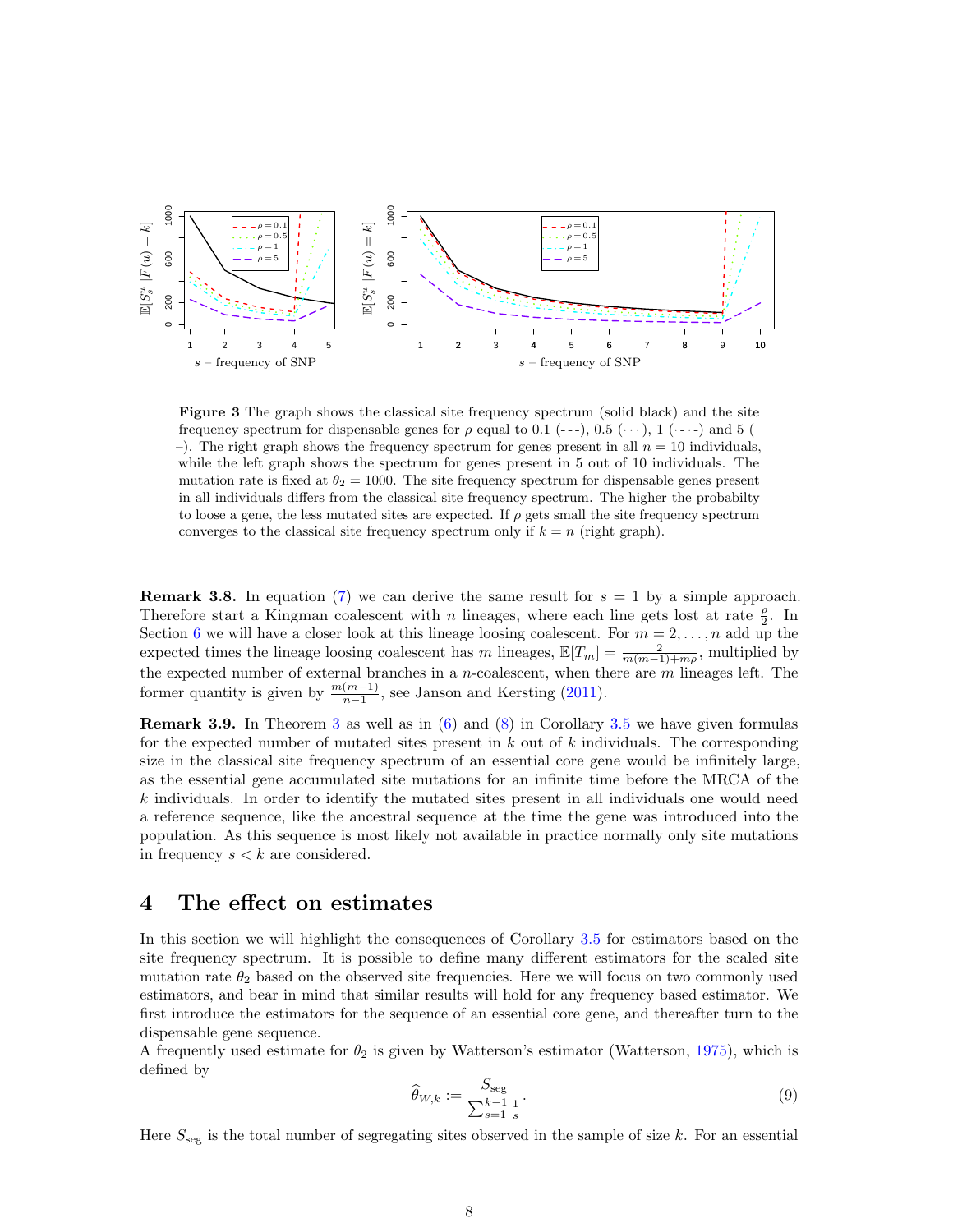core gene u, we have  $S_{\text{seg}} = \sum_{s=1}^{k-1} C_s^u$  and so the expected number of segregating sites is given by

$$
\mathbb{E}[S_{\text{seg}}] = \sum_{s=1}^{k-1} \mathbb{E}[C_s^u] = \sum_{s=1}^{k-1} \frac{\theta_2}{s}
$$
 (10)

and thus  $\mathbb{E}[\widehat{\theta}_{W,k}] = \theta_2$ .

Another famous estimator for  $\theta_2$  is given by  $\hat{\pi}$ , sometimes referred to as Tajima's estimator (Tajima, [1983\)](#page-23-3). The estimator  $\hat{\pi}$  equals the sum of pairwise observed SNPs defined by

$$
\widehat{\pi}_k := \binom{k}{2}^{-1} \sum_{i < j}^k \pi_{ij},\tag{11}
$$

with  $\pi_{ij}$ , the number of sites which differ between individual i and individual j. Given an essential core gene u the expectation of  $\hat{\pi}$  is again given by

$$
\mathbb{E}[\widehat{\pi}_k] = \sum_{s=1}^{k-1} \mathbb{E}[C_s^u] \frac{s(k-s)}{\binom{k}{2}} = \theta_2 \frac{2}{k(k-1)} \sum_{s=1}^{k-1} (k-s) = \theta_2.
$$

In contrast we have the following result if, instead of an essential core gene, a dispensable genes  $u$ is given.

<span id="page-8-0"></span>**Theorem 4** (Estimating the site mutation rate in a dispensable gene). Consider a dispensable gene u, which appears in k out of n individuals within the sample. Given  $F(u) = k$  the site frequency spectrum  $S_1^u, \ldots, S_{k-1}^u$  is given by Definition [3.4](#page-6-5) and we set

$$
S_{seg}:=\sum_{s=1}^{k-1}S_s^u
$$

The expected number of segregating sites in a dispensable gene is now given by

$$
\mathbb{E}[S_{seg}] = \sum_{s=1}^{k-1} \mathbb{E}[S_s^u | F(u) = k]
$$
  
=  $\theta_2 \frac{k}{n} \sum_{s=1}^{k-1} \frac{1}{s} {n-1 \choose s}^{-1} \sum_{j=0}^{n-s-1} \frac{j+1}{j+1+\rho} {n-j-2 \choose s-1}$ 

Consequently, the expected value of Watterson's estimator for a dispensable gene  $u$  in  $k$  out of  $n$ individuals is given by

<span id="page-8-2"></span><span id="page-8-1"></span>
$$
\mathbb{E}[\widehat{\theta}_{W,k}] = \theta_2 \frac{\frac{k}{n} \sum_{s=1}^{k-1} \frac{1}{s} {n-1 \choose s}^{-1} \sum_{j=0}^{n-s-1} \frac{j+1}{j+1+\rho} {n-j-2 \choose s-1}}{\sum_{s=1}^{k-1} \frac{1}{s}} \le \frac{k}{n} \theta_2.
$$
 (12)

For Tajimas estimator  $\hat{\pi}_k := \sum_{i \leq j}^k \pi_{ij}$ , numbering the individuals which carry gene u by  $1, \ldots, k$ , the correctation is given by the expectation is given by

$$
\mathbb{E}[\hat{\pi}_k] = \sum_{s=1}^{k-1} \mathbb{E}[S_s^u | F(u) = k] \frac{s(k-s)}{\binom{k}{2}} \n= \theta_2 \frac{2}{k(k-1)} \frac{k}{n} \sum_{s=1}^{k-1} (k-s) \binom{n-1}{s}^{-1} \sum_{j=0}^{n-s-1} \frac{j+1}{j+1+\rho} \binom{n-j-2}{s-1} \le \frac{k}{n} \theta_2
$$
\n(13)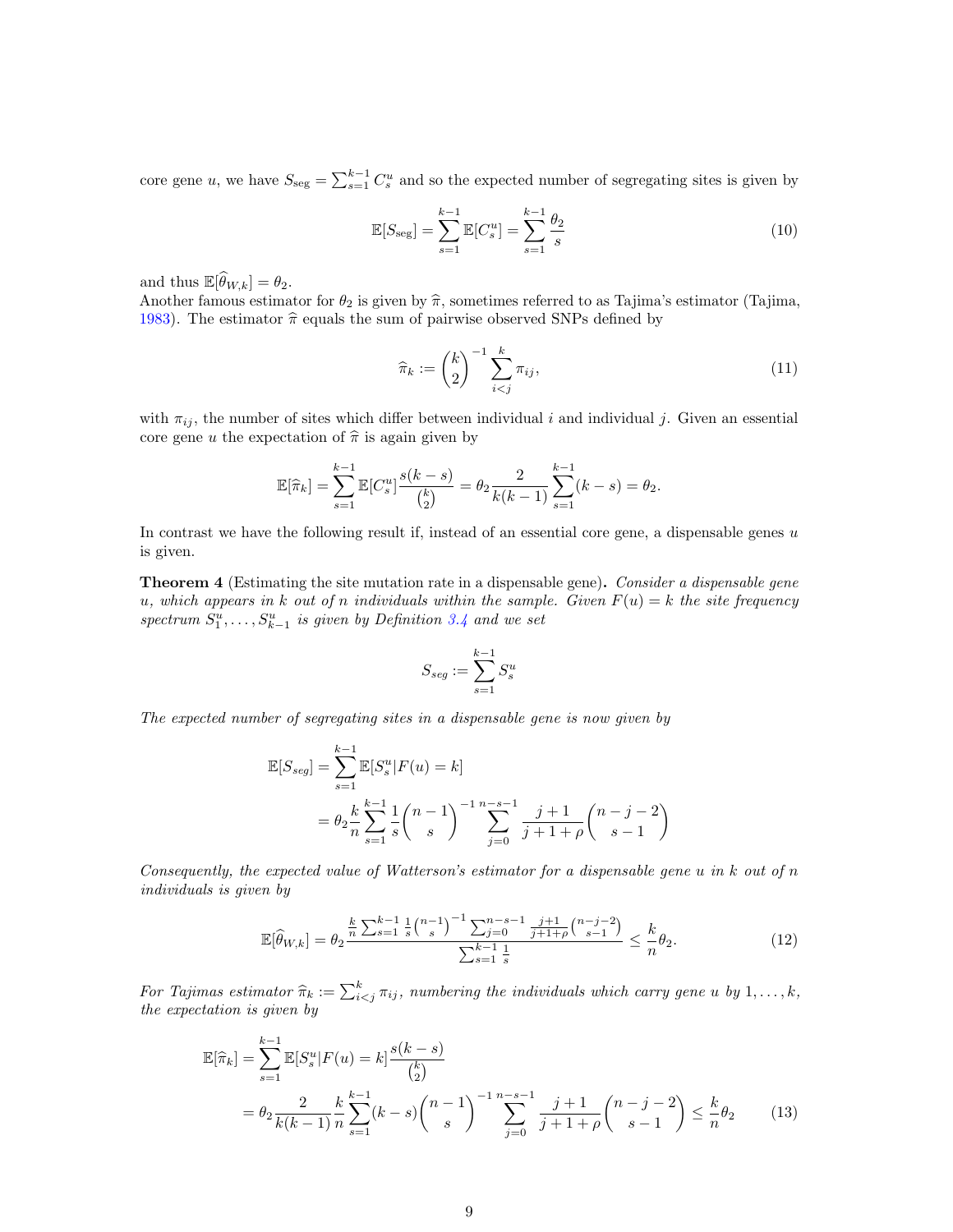

<span id="page-9-1"></span>Figure 4 The effect of  $\rho$  and k on the two estimators is shown. The solid line shows Wattersons estimator for  $k \in \{2, 4, 6, 8, 10\}$ , while the dashed line shows Tajimas estimator. The lowest line is for  $k = 2$ , the uppermost line shows the estimators for  $k = n = 10$ . The sample size is fixed at  $n = 10$ .

In particular, for a dispensable gene u in frequency  $k < n$ , Watterson's estimator as well as Tajima's estimator will both underestimate the scaled site mutation rate  $\theta_2$ .

In the Theorem above we set  $\rho = 0$  to get an upper limit for the expectation. In fact, if  $\rho = 0$ , we get

$$
\mathbb{E}[S_s^u | F(u) = k] = \frac{k}{n} \mathbb{E}[C_s^u],
$$

such that in  $(12)$  and  $(13)$  equality holds.

While for larger k the bias of the estimators gets smaller, the difference between  $\widehat{\theta}_W$  and  $\widehat{\pi}$  increases if  $\rho > 0$ . This effect is best illustrated setting the gene frequency to  $k = 2$  or  $k = n$  in Theorem [4.](#page-8-0)

**Corollary [4](#page-8-0).1.** Setting  $k = n$  in Theorem 4 gives

$$
\mathbb{E}[\widehat{\theta}_{W,n}] = \theta_2 \frac{\sum_{s=1}^{n-1} \frac{1}{s+\rho}}{\sum_{s=1}^{n-1} \frac{1}{s}}
$$

$$
\mathbb{E}[\widehat{\pi}_n] = \theta_2 \left(1 - 2\rho \frac{n+1}{n-1} \sum_{j=0}^{n-2} \frac{1}{(j+1+\rho)(j+2)(j+3)}\right)
$$

While setting  $k = 2$  results in

$$
\mathbb{E}[\widehat{\theta}_{W,2}] = \mathbb{E}[\widehat{\pi}_2] = \theta_2 \binom{n}{2} \sum_{j=0}^{n-2} \frac{j+1}{j+1+\rho}
$$

Figure [4](#page-9-1) illustrates the results of Theorem [4.](#page-8-0)

# <span id="page-9-0"></span>5 Discussion

The k individuals which possess a dispensable gene span a subtrees of Kingman's n−coalescent, which is nested if  $\rho \to 0$ . This subtrees differs from Kingman's k-coalescent as the k individuals are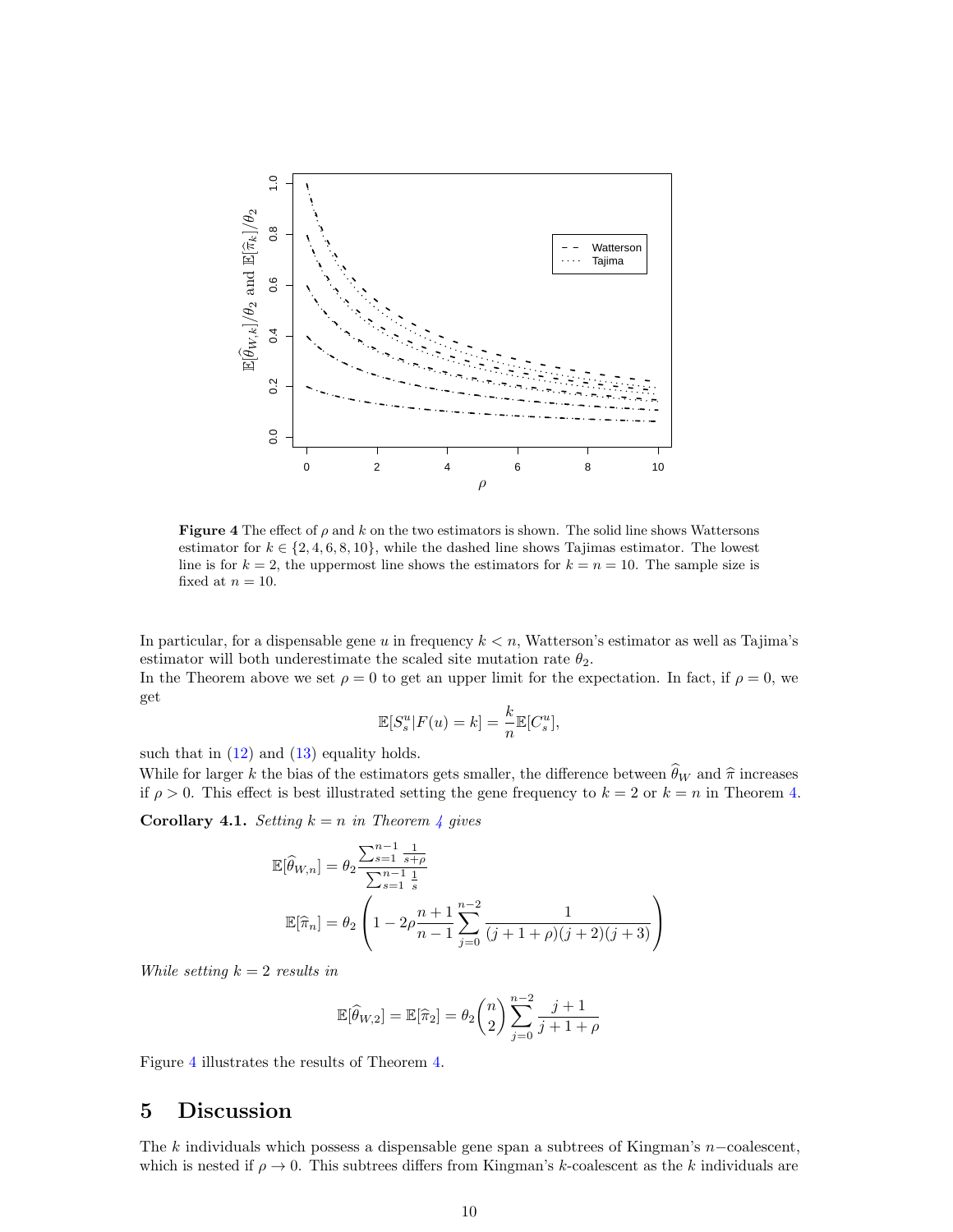

<span id="page-10-0"></span>Figure 5 The expected site frequency spectrum from Figure [3](#page-7-1) is shown, but has been normalized by the expected number of segregating sites.



<span id="page-10-1"></span>Figure 6 Simulated values of Tajima's D in dispensable genes are shown for different values of  $\rho$ . The sample size is  $n = 20$  and the frequency of the dispensable gene is  $k = 8$  on the left side, while  $k = 19$  on the right side. The site mutation rate  $\theta_2 = 10000$  and the gene gain rate is given by  $1000\rho$  such that the average number of genes in an individual is fixed at 1000. The average number of genes in frequency  $k$  is shown in the second line beneath the according value of  $\rho$ . Note that results for arbitrary large (small)  $\rho$  are somehow artificial as the number of dispensable genes in higher (lower) frequencies will converge to zero in this case.

not chosen independently. The subtree has lower depth than a coalescent, and the relative branch lengths are changed. This difference causes the distortion of the estimates. There is a monotonic relationship between the frequency of a dispensable gene (the gene loss rate  $\rho$ ) and the estimate of  $θ_2$ . The lower (larger) the frequency of a dispensable gene (the gene loss rate  $ρ$ ) is, the larger is the bias for the estimate of the scaled site mutation parameter  $\theta_2$ .

Although  $\hat{\theta}_W$  and  $\hat{\pi}$  are both negatively biased the relation  $\mathbb{E}[\hat{\theta}_W] = \mathbb{E}[\hat{\theta}_W ]$  does no longer hold for  $\rho > 0$  and  $k > 2$ . In contrast to the bias the difference between the two estimators  $\hat{\pi} - \hat{\theta}_W$ gets larger the larger k is and shows a non-monotonic behavior for  $\rho$ . The normalized difference between  $\theta_W$  and  $\hat{\pi}$  is well known as Tajima's D (Tajima, [1989\)](#page-23-4). Tajima's D is capable of detecting non-neutral evolving sequences. For example, negative values hint at purifying selection, while positive values suggest balancing selection. As  $\mathbb{E}[\theta_W] \neq \mathbb{E}[\hat{\pi}]$ , Tajima's D is biased for dispensable genes. Our results show that in dispensable genes an excess of singleton and low frequency site mutations should be expected. Figure [5](#page-10-0) illustrates the excess of singleton site mutations for different gene loss rates. The higher proportion of low frequency site mutations in dispensable genes, results in negative values for Tajima's D, if the standard estimators  $\hat{\theta}_W$  and  $\hat{\pi}$  are used. Using Tajima's D to detect purifying selection among dispensable gene sequences will thus be less accurate and lead to an increased number of false positives. In Figure [6](#page-10-1) a simulation of the effect on Tajima's D is shown.

Tajima's D is often used in a sliding window along a chromosome such that a general bias does not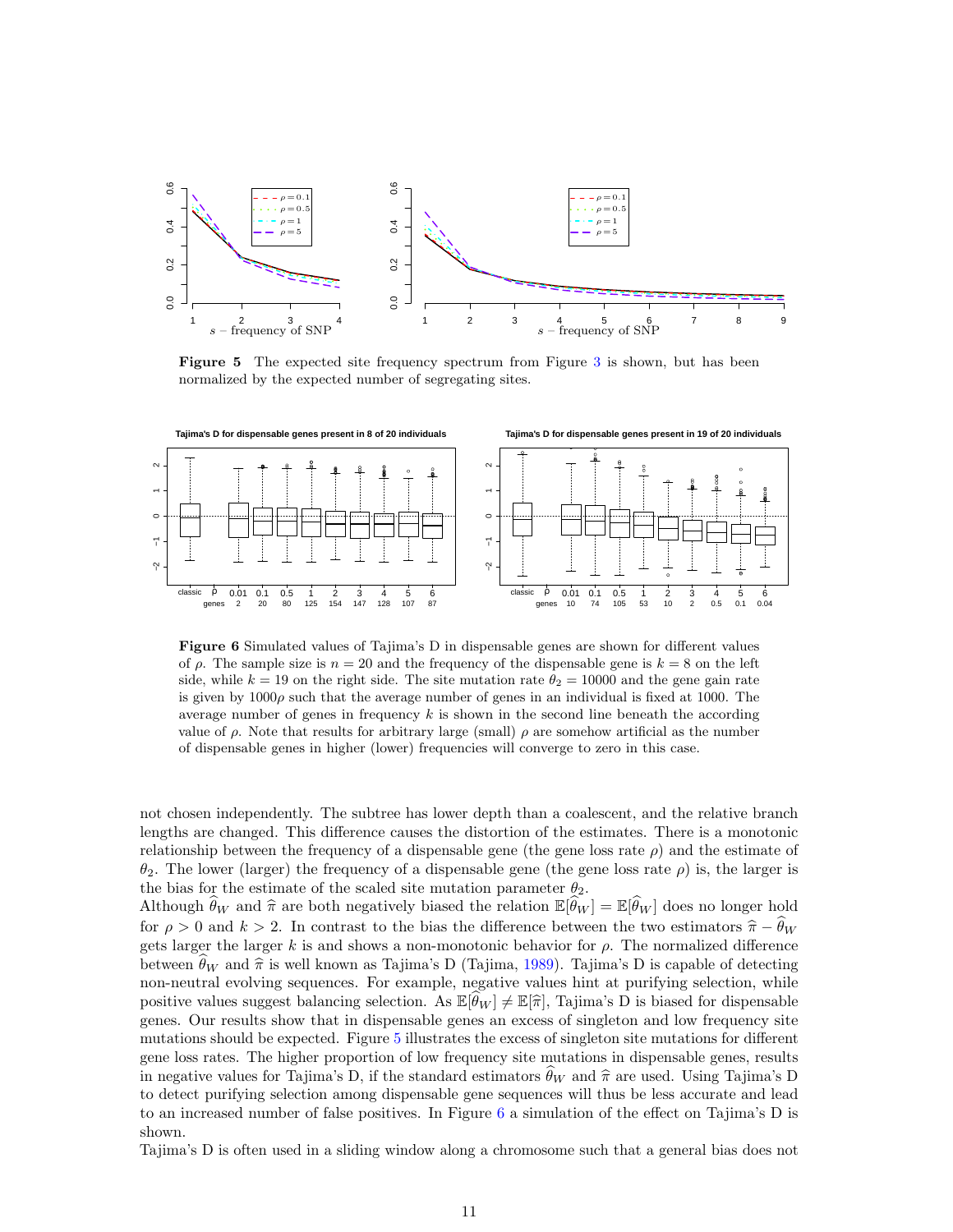hide the outliers (Oleksyk et al., [2010\)](#page-23-7). While this is a reasonable procedure for essential core genes, it is not clear whether one can identify outliers in dispensable gene sequences of different gene frequencies. Even if we pool dispensable genes of frequency  $k$  and compare Tajima's D between these genes, Tajima's D surely depends on the subset which possesses the gene. Two dispensable genes of the same frequency  $k \leq \frac{n}{2}$  might well be present in disjunct parts or in exactly the same subset of the sample. Pooling all genes present in a certain subset of the population might thus be the more promising approach to compare Tajima's D between dispensable genes.

Another frequently used statistic to detect genes under selection is the ratio of non-synonymous and synonymous SNPs Yang and Bielawski [\(2000\)](#page-23-8). In Kryazhimskiy and Plotkin [\(2008\)](#page-22-14) and Rocha et al. [\(2006\)](#page-23-9) an effect occurring in closely related datasets is elaborated. If individuals of a sample are too closely related, selection has not enough time to eliminate all negative mutations and thus the power of dN/dS ratio tests, if at all applicable, is lower than in distinct lineage samples. In this work we also considered closely related lineages, such that some genes are in intermediate frequency. Thus we expect that similar issues will effect the dN/dS ratios in dispensable genes. In contrast to the work of [Kryazhimskiy and Plotkin](#page-22-14) and [Rocha et al.](#page-23-9) we focused on the general occurrence of neutral site mutations in dispensable genes and ignored selective effects. Thus in our neutral framework the expected dN/dS ratio for a dispensable gene is always equal to one, regardless of the frequency of the gene.

## 5.1 Conclusion

Ignoring selective effects we allowed neutral genes sequences to get introduced and lost along the ancestral lineages, and inferred the resulting changes for the site frequency spectrum. We showed that the site frequency spectrum for dispensable genes differs from the spectrum for essential core genes. Our results reveal that frequently used estimators for the site mutation rate and tests, like Tajimas D, do not apply to dispensable gene sequences and will produce biased results.

The main incentive for this work was to improve analyses of site frequency spectra for prokaryotic dispensable genes. Nonetheless, the presented results should also apply to similar phenomena in eukaryotic DNA sequences. For instance, a huge variation of genome sizes has been detected in the swedish *Arabidopsis thaliana* population (Long et al., [2013\)](#page-23-10). Our theory might well apply to the additional/dispensable parts within such genomes. Although the model does not yet cover copies of gene sequences and each gained gene is a new one, another relevant field might be the analyses of copy number variations (CNVs), e.g. in the human genome (Redon et al., [2006;](#page-23-11) Freeman et al., [2006\)](#page-22-15), In fact similar results should hold for any kind of site frequency analyses, where the considered individuals are correlated, in our case by gene gain, and form a, not necessarily nested, subtree within Kingman's coalescent.

## <span id="page-11-0"></span>6 Proofs

Some of the proofs in this Section will rely on Hoppe's urn model, which enables us to generate the n-coalescent forwards in time. This urn appeared first in (Hoppe, [1984\)](#page-22-16) and was used to show Ewen's sampling formula (Ewens, [1972\)](#page-22-17), which gives the probability to sample a certain allele composition. Here we will use Hoppe's urn to mimic the genealogy given by a Kingman coalescent hit by gene loss events, rather than allele mutations, and compute the expected gene and site frequencies.

## 6.1 Hoppe's urn

Let us consider the history of one single gene u along Kingman's coalescent, backwards in time, i.e. from the leaves to the root. If we go backwards in time, we can not know at which time and at which lineage the gene  $u$  has been gained, if at all. Thus we consider all *potential* gene loss events for the gene u backwards in time, which happens at rate  $\frac{\rho}{2}$  along the tree. Only afterwards we will determine whether and if so, where the gene  $u$  has been gained. Now each of the potential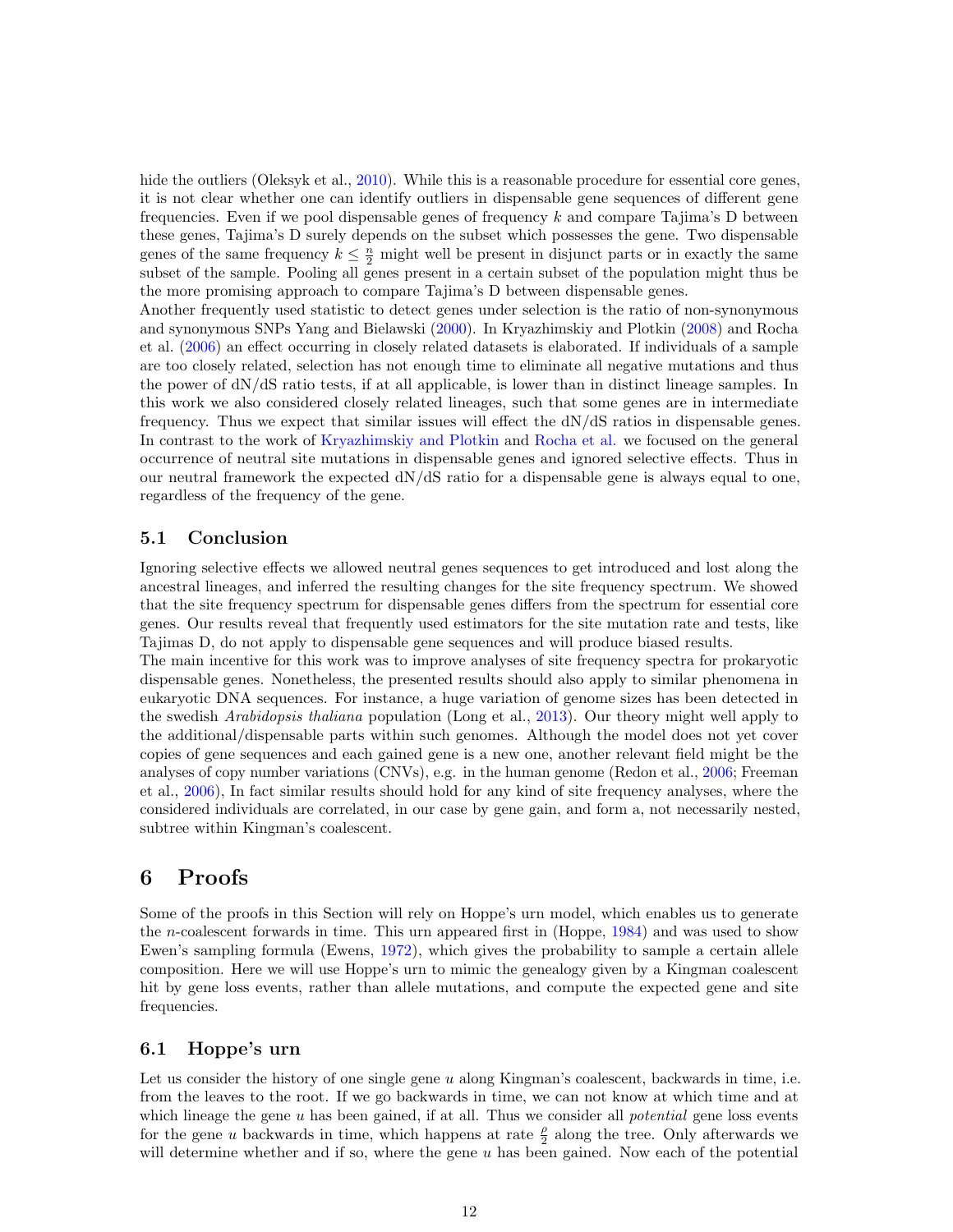loss events either ends up as an effectless event or alters the presence of gene u at some ancestral lineage. Assume a lineage is hit by a potential gene loss event. In this case if the gene is gained in the further past of this event, it will surely be absent in any of the descendants of this lineage. So we only have to consider the gene gain events of gene  $u$  along the unlost lineages and we can discontinue to follow a lineage backwards in time when a potential gene loss event occurs. At each of the potential gene loss events a random tree is rooted, such that we obtain a forest of  $K$  smaller trees, instead of one single tree. The following definition describes the resulting forest.

<span id="page-12-1"></span>**Definition 6.1** (Lineage loosing Kingman's coalescent). The lineage loosing Kingman coalescent  $(R_t^0)_{t\geq0}$  is a continuous time Markov process with state space  $\Pi_n^0$ , the set of all marked partitions of  $\{1, \ldots, n\}$ . The set of marked partitions is an extension of the set of partitions, where any partition element may or may not contain the additional element **0**. A partition element  $\xi_i$  of a partition  $\xi = \{\xi_1, \ldots, \xi_K\}$  is either a killed/lost element, if  $\mathbf{0} \in \xi_i$  or an active/unlost partition element if  $\mathbf{0} \notin \xi_i$ . The infinitesimal generator  $Q = (q_{\xi\eta})_{\xi,\eta \in \Pi_n}$  of the process is given by:

$$
q_{\xi\eta} = \begin{cases} -\frac{k(k-1)+k\rho}{2} & \text{if } \xi = \eta\\ 1 & \text{if } \xi \prec \eta\\ \frac{\rho}{2} & \text{if } \xi < 0\\ 0 & \text{otherwise} \end{cases}
$$
(14)

for  $k := |\xi|_{\neg \mathbf{0}}$ , the number of partition elements  $\xi_i$  in  $\xi$ , where  $\mathbf{0} \notin \xi_i$ . We denote  $\xi \prec \eta$  iff  $\eta$  is obtained from ξ by combining two partition elements without **0** of ξ. We denote  $\xi \leq_0 \eta$  iff  $\eta$  is obtained by adding 0 to one of the partition elements in ξ. The initial state  $R_0 = \{\{1\}, \ldots, \{n\}\}\$ is the partition, where each  $i \in \{1, \ldots, n\}$  is its own partition element and does not contain **0**.

If we ignore the lengths the process  $(R_t^0)_{t\geq 0}$  stays it is possible to construct the same forest forwards in time by the following Pólya like urn model (Hoppe, [1984\)](#page-22-16).

<span id="page-12-0"></span>**Definition 6.2** (Hoppe's urn). Start with an urn with i balls in i different colors and one black ball. Each colored ball has mass 1 and the black ball has mass ρ. Draw a new ball from the urn until there are n colored balls within the urn.

- If a colored ball is drawn, put the ball back into the urn together with an additional identical ball of the same color as the drawn ball.
- If the black ball is drawn, put the black ball back into the urn and add an additional ball of a new color to the urn.

Let  $K \geq i$  be the random number of different colors among the final n colored balls. Denote by  $\Pi_n^i = (n_1, \ldots, n_K)$  the numbers of balls in the urn with the same color, when there are n colored balls in total in the urn, i.e.  $n_j$  is the number of balls in color j and there are K different colors present in the urn. We will assign the colors such that  $n_1 \leq n_2 \cdots \leq n_K$ .

<span id="page-12-2"></span>**Theorem 5** (Hoppe's urn describes the family size composition of Kingman's coalescent). Let  $\Pi_n^i$ be as in Definition [6.2](#page-12-0) and let  $(R_j^0)_{j=n,\dots,0}$  be the embedded Markov chain of  $(R_t^0)_{t\geq0}$  from Definition [6.1.](#page-12-1) i.e.  $R_j^0$  is the state of  $(R_t^0)_{t\geq0}$ , where  $|R_t^0|_{\neg 0} = j$ . Further let f be the function mapping the marked partition  $R_j^0 = \{\xi_1, \ldots, \xi_K\}$  to the family sizes  $(n_1, \ldots, n_K)$  such that  $n_l = |\xi_l \setminus \{0\}|$  and  $n_1 \leq n_2 \leq \cdots \leq n_K$ . Then for any  $a = (n_1, \ldots, n_k)$ 

$$
\mathbb{P}(\Pi_n^i = a) = \mathbb{P}(f(R_i^0) = a)
$$

*Proof.* The embedded Markov chain  $(R_j^0)_{j=n,\dots,i}$  can be described by  $n-i$  events  $e_n, \dots, e_{i+1} \in$ {coal, loss}. The step from j to  $j-1$  will either merge two unlost partition elements of  $R_j^0$  or loose an unlost partition element, by adding **0** to it. In any case the number of unlost lineages will be  $|R_{j-1}^0|=j-1$  at the next step. Let the event from  $R_j^0$  to  $R_{j-1}^0$ , denoted by  $e_j$ , be  $e_j = \text{coal}$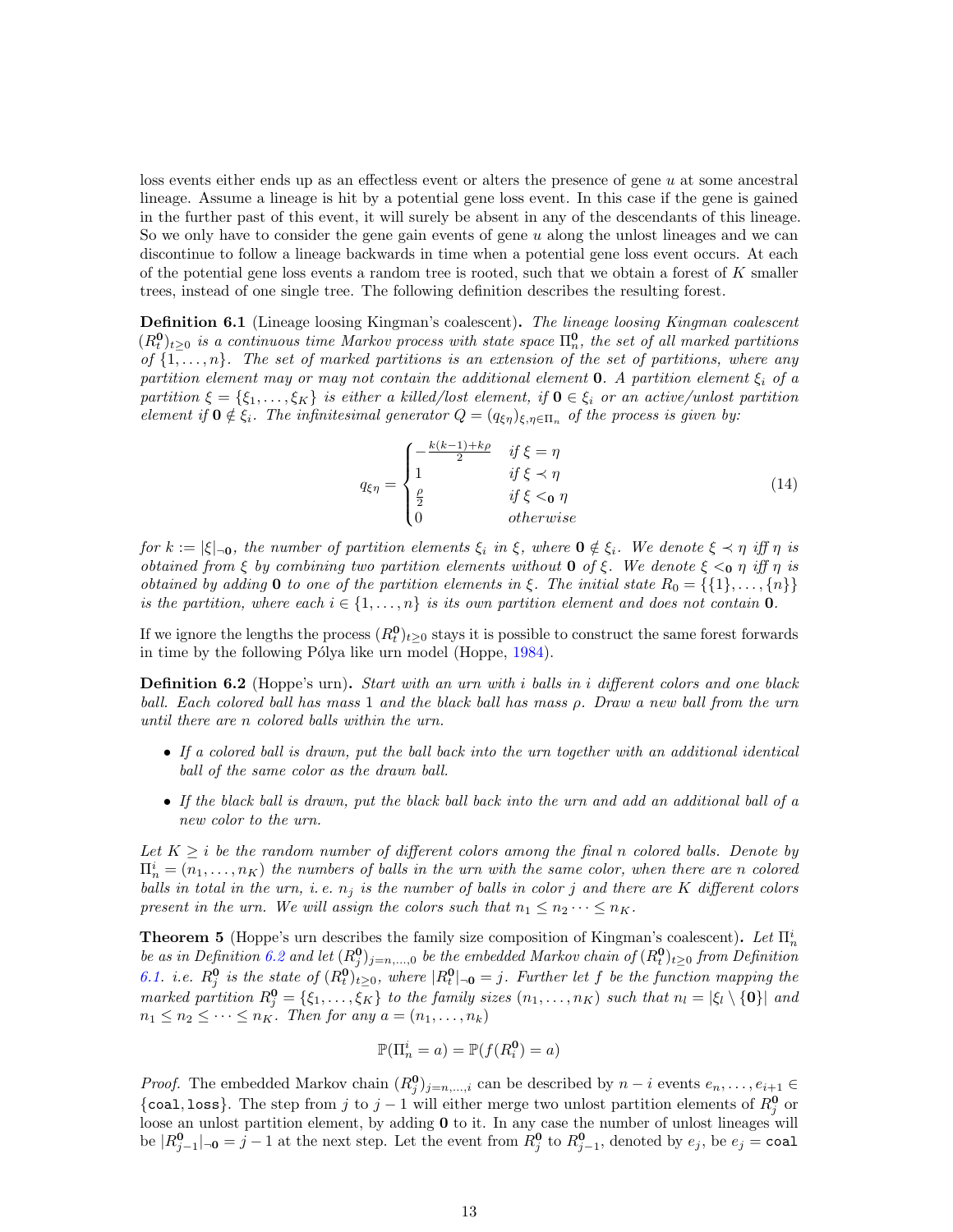if one of the  $\binom{j}{2}$  pairs of unlost partition elements merges and  $e_j = \texttt{loss}$  if one of the j unlost partition elements is marked by 0. We can then easily write down the probability

<span id="page-13-0"></span>
$$
\frac{\prod_{k=i+1}^{n} \mathbb{1}_{e_k = \text{coal}} \frac{k(k-1)}{2} + \mathbb{1}_{e_k = \text{loss}} k \frac{\rho}{2}}{\prod_{k=i+1}^{n} \frac{k(k-1)}{2} + k \frac{\rho}{2}} = \frac{\rho^{K} \prod_{k=i+1}^{n} \mathbb{1}_{e_k = \text{coal}}(k-1)}{\prod_{k=i+1}^{n} (k-1+\rho)}
$$
(15)

for a given sequence of events  $e_n, \ldots, e_{i+1}$ , with K loss events, to occur. The process  $(R_j^0)_{j=n,\dots,0}$  runs backwards in time. We will now turn to the urn model, where we can generate the same sequence of events  $e_{i+1}, \ldots, e_n$  forwards in time. If there are  $j-1$  colored balls in the urn, the next chosen ball is colored with probability  $\frac{j-1}{j-1+\rho}$ , which equals

$$
\frac{j-1}{j-1+\rho} = \frac{{j \choose 2}}{{j \choose 2} + j\frac{\rho}{2}},
$$

the probability that two out of j lineages coalesce before a lineage is killed off the tree by gene loss. Let us denote the sequence of draws in Hoppe's urn by  $\tilde{e}_{i+1}, \ldots, \tilde{e}_n$ . We write  $\tilde{e}_j = \text{coal}$ , if one of the j colored balls is chosen and  $\tilde{e}_j = \text{loss}$ , if the black ball is chosen. As  $(\tilde{e}_j)_{i+1 \leq j \leq n}$  has the same distribution as  $(e_j)_{i+1\leq j\leq n}$ , the probability for a sequence  $e_{i+1}, \ldots, e_n$  with K loss events to occur is thus as well given by [\(15\)](#page-13-0).

Finally note that each colored ball in the urn is equally likely chosen. Just as each pair of lineages in the lineage loosing coalescent coalesces equally likely and each lineage gets lost with the same probability. Thus the family sizes of the i unlost lineages in  $R_i^0$  are distributed like the final numbers of balls in each of the *i* colors, Hoppe's urn started with.  $\Box$ 

Remark 6.3. While Hoppe's urn usually starts with one black ball, we allowed the urn to start with i colored and one black ball.

In order to capture the mutation dynamics within the urn model, we have to adapt Hoppe's urn to our model by adding marks and dots to the balls in the urn.

**Definition 6.4.** Let  $T_i$  be the length of the random time, where the lineage loosing coalescent has *i* unlost lineages, *i.e.*  $T_i := \lambda(\lbrace t \in (0, \infty) : |R_t^0|_{\neg \mathbf{0}} = i \rbrace).$ 

By construction, the random variables  $(T_i)_{i=1,\ldots,n}$  are independent exponentially distributed waiting times with mean  $\mathbb{E}[T_i] = \frac{2}{i(i-1)+i\rho}$ .

In the next definition we will distinguish between marked and unmarked balls. In addition to a mark each ball can carry any number of colored dots. Please note, a mark does here not mean that a lineage is lost, as all balls in the urn correspond to unlost lineages. Instead a mark will correspond to a gene gain event, while dots correspond to site mutations.

**Remark 6.5.** Note that, in the lineage loosing coalescent, only the history of one possible gene  $u$ is described. However, new genes are picked from I according to the Lebesgue measure  $\lambda$ . Such that a gene  $u \in I$  is almost surely never gained. To compute first moment statistics within Hoppe's urn, we will use an abused notation. We will add a gene gain of a gene in an arbitrary small interval  $du \,\subset I$ ,  $|du| \searrow 0$  to the description of Hoppe's urn such that a gene gain event in du occurs at rate  $\frac{\theta_1}{2}du$ . Since at any time there are only finitely many genes present in the ancestral lineages of the sample and  $du$  is small, there will be at most one gene gain in  $du$  along the lineages. On the over hand, we will consider all possible site mutations  $(u, v) \in \{u\} \times J$  at once, such that the site mutation rate is  $\frac{\theta_2}{2}$ , once the gene u in du has been gained.

<span id="page-13-1"></span>Definition 6.6 (Hoppe's urn with colored dots). If there are i colored balls in Hoppe's urn wait an exponential time  $T_i$  with mean  $\frac{i(i-1)}{2} + i\frac{\rho}{2}$  until drawing the next ball. During this waiting time mark each of the colored balls at rate  $\frac{\theta_1}{2}$ du. As soon as a ball is marked place a dot in a new color v at rate  $\frac{\theta_2}{2}$  to this ball. If after  $T_i$ :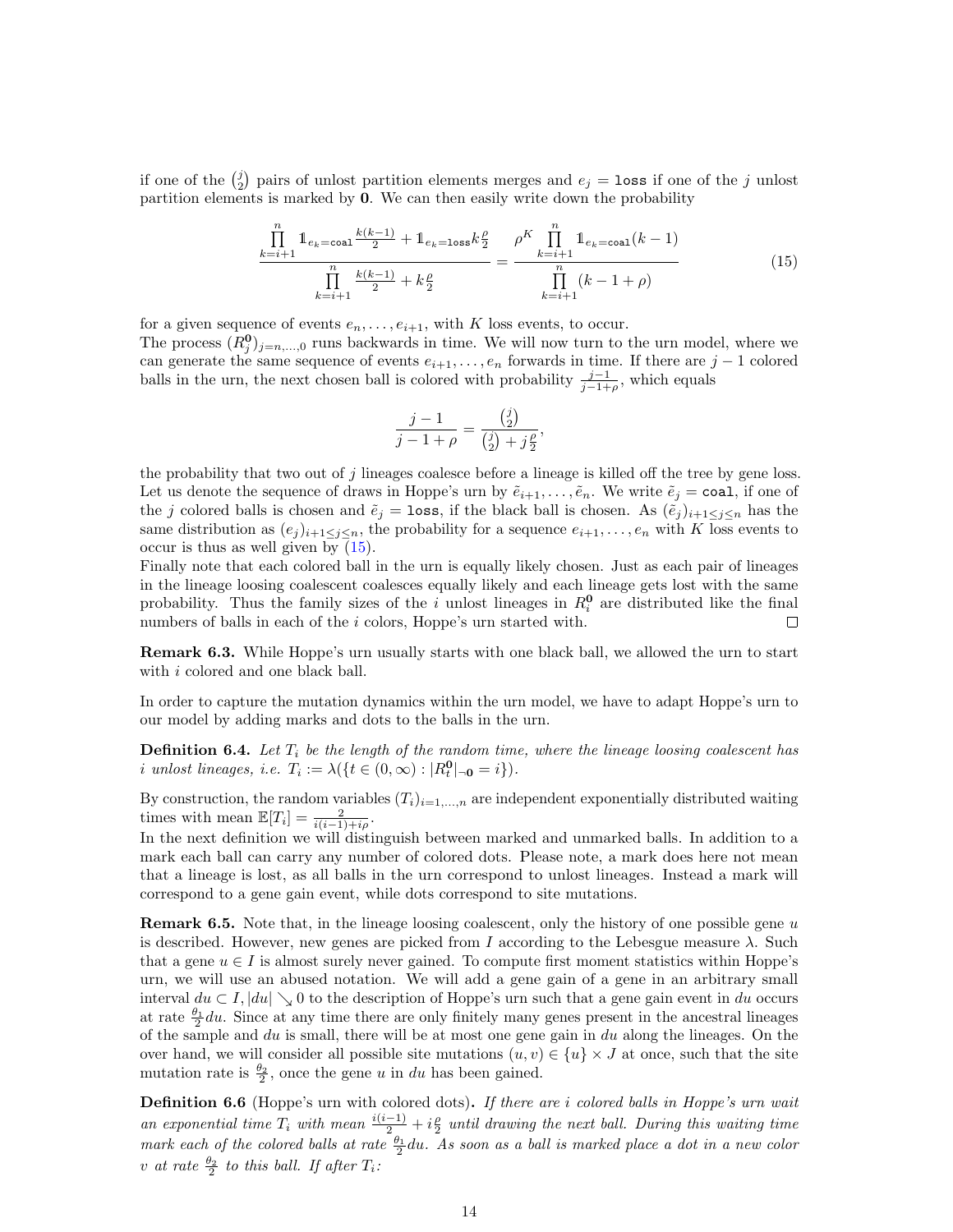

<span id="page-14-1"></span>**Figure 7** A realization of Hoppe's urn is shown. During  $T_2$  the first line is of size  $k = 2$  and the second line is of size 3. For  $i = k = 2$  and  $m = 1, \mathcal{T}(2, 2, 1)$  as given above [\(20\)](#page-16-0) equals  $\{2, 3, 4\}$ , while  $\mathcal{T}(2, 2, 2) = \{5, 6\}$ . The corresponding lineage loosing Kingman's coalescent is shown on the left side. Lost lineages are shown as dashed lines, in addition we show the would-be merging points if the lineages would not have been lost.

- a colored ball is drawn, put the ball back into the urn and add an additional ball with identical color, mark and dots as the drawn ball.
- a black ball is drawn, put the ball back into the urn and add a ball of a new color, without mark or any dots, to the urn.

Finally, if there are n colored balls in the urn wait an exponential waiting time  $T_n$  with mean  $\frac{n(n-1)}{2} + n\frac{\rho}{2}$ , place the corresponding marks and dots then stop.

Denote by  $B_i$  the *i*-th colored ball added to the urn. We may just as in Definition [2.6](#page-3-1) represent the final mark and dots on ball  $B_i$  by a simple finite counting measure  $D_{du}(B_i) \in \mathcal{N}_f({u} \times ({0} \cup J))$ , for  $J = (0, 1]$ . If  $B_i$  is a marked set  $D_{du}(B_i)(u, 0) = 1$ , otherwise  $D_{du}(B_i)(u, 0) = 0$ . In addition if a dot in a new color v is placed to  $B_i$ , choose v according to the Lebesgue measure from  $J = (0, 1]$ .

<span id="page-14-0"></span>**Theorem 6.** Consider  $\mathcal{M}_i \in \mathcal{N}_f(I \times J)$  as given in Definition [2.6](#page-3-1) for  $i = 1, \ldots, n$ . Let  $f$ :  $\mathcal{N}_f (I \times J)^n \to \mathbb{R}$  be a summary statistic of the sample  $(\mathcal{M}_i)_{i=1,\dots,n}$ . Assume further that f does only involve properties of single genes. That is, for all  $M \in \mathbb{N}$ :

$$
f((\mathcal{M}_i)_{i=1,...,n}) = \sum_{m=0}^{M-1} f((\mathcal{M}_i|_{\{(\frac{m}{M}, \frac{m+1}{M}]\} \times J})_{i=1,...,n}).
$$

or in a more convenient, though abused notation

$$
f((\mathcal{M}_i)_{i=1,\ldots,n}) = \int_I f((\mathcal{M}_i|_{du \times J})_{i=1,\ldots,n})
$$

holds. Moreover, let  $D(B_i)$  be the finite counting measures described above, given by Hoppe's urn started with one black ball, then

$$
\mathbb{E}[f((\mathcal{M}_i)_{i=1,\dots,n})] = \int_I \mathbb{E}[f((D_{du}(B_i))_{i=1,\dots,n})].
$$
\n(16)

Proof. In the tree indexed Markov chain from Definition [2.6](#page-3-1) site mutations within dispensable genes can only occur if the gene already exists. Thus, before we start adding site mutations in  $du \times J$  we have to wait until a gene  $u \in du$  is gained. This corresponds to placing a mark at rate  $\frac{\theta_1}{2}du$  to a ball during the evolution of the urn. As we are waiting an exponential time  $T_i$  with mean  $\frac{2}{i(i-1)+i\rho}$  until drawing the next ball this gives us the correct branch lengths within the forest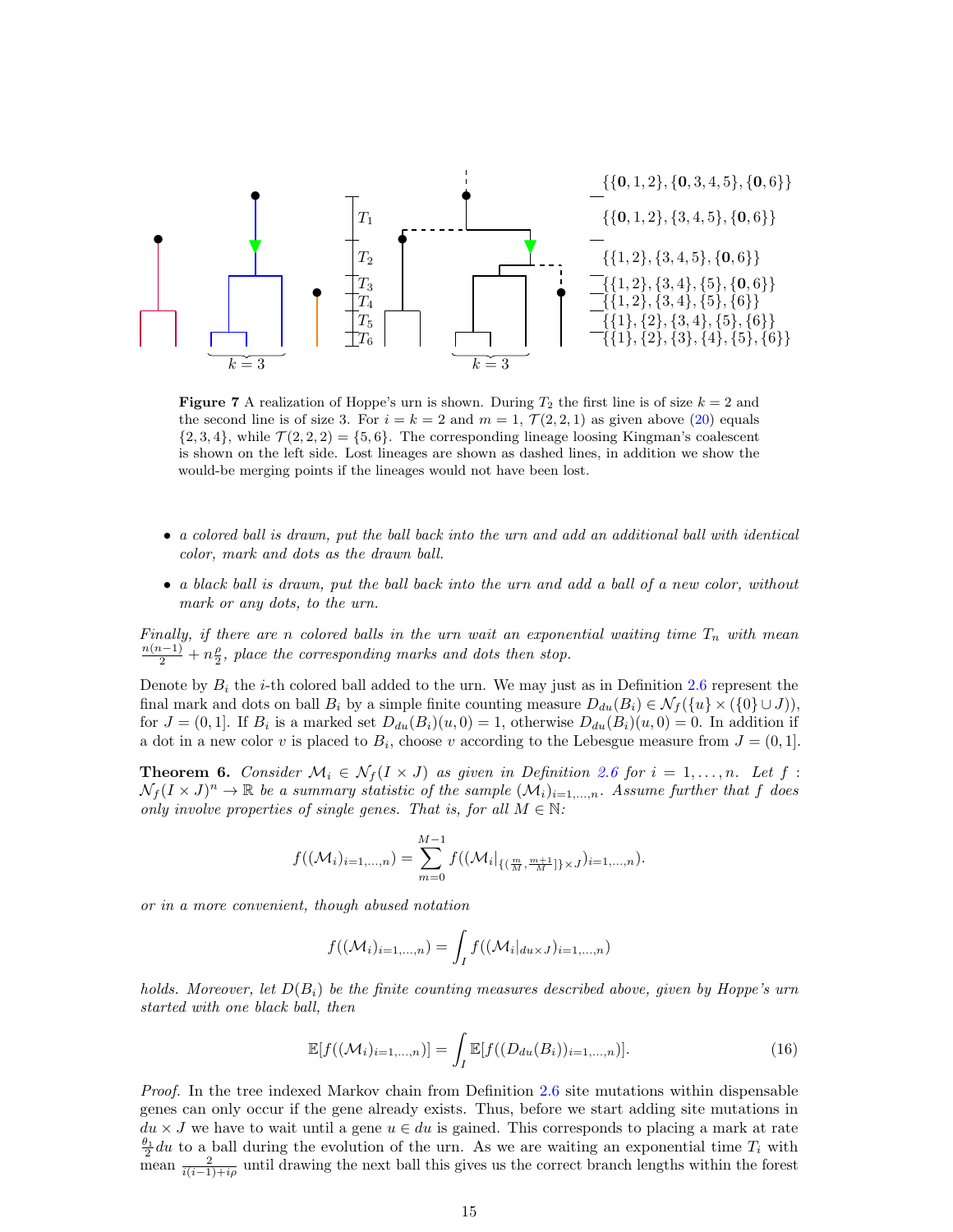and since du is small there is at most one mark until the urn is stopped. Furthermore Theorem [5](#page-12-2) ensures that the family sizes of each ball/lineage are equally distributed.

Thus placing colored dots at rate  $\frac{\theta_2}{2}$  at each marked ball gives the same distribution, as the site mutations within the gene u, which occur at rate  $\frac{\theta_2}{2}$  for each lineage, which carries the gained gene  $u$  in  $du$ . So we get

$$
\mathcal{M}_i|_{du \times J} \stackrel{d}{=} D_{du}(B_i),
$$

and finally

$$
\mathbb{E}[f((\mathcal{M}_i)_{i=1,\ldots,n})] = \int_I \mathbb{E}[f((\mathcal{M}_i|_{du\times J})_{i=1,\ldots,n})] = \int_I \mathbb{E}[f((D_{du}(B_i))_{i=1,\ldots,n})].
$$

Remark 6.7. In particular, Theorem [6](#page-14-0) holds for the joint site and gene frequency spectrum

$$
f((\mathcal{M}_i)_{i=1,\ldots,n}) := G_{k,s}
$$

from Definition [3.3.](#page-5-4) We will use this relationship between Hoppe's urn and the tree indexed Markov chain to investigate  $\mathbb{E}[G_{k,s}]$  in the proof of Theorem [3.](#page-5-0) Note that, Theorem [6](#page-14-0) does not hold for higher moments and statistics involving pairs of genes, as Hoppe's urn is unable to mimic the joint genealogy of two genes.

## 6.2 Proof of Theorem [3](#page-5-0)

Proof of Theorem [3.](#page-5-0) To show Theorem [3](#page-5-0) we will take the same route as in the proof of Theorem 5 in Baumdicker et al. [\(2010\)](#page-22-0).

Based on Hoppe's urn with colored dots we will compute

$$
\mathbb{E}[G_{k,s}] = \int_I \int_J \mathbb{E}[(du,0) \in \mathcal{M}_i \text{ for exactly } k \text{ different } i
$$
  
and  $(du, dv) \in \mathcal{M}_i \text{ for exactly } s \text{ different } i]$  (17)

<span id="page-15-0"></span>.

In Hoppe's urn we say that line  $l$  during  $T_i$  is of size k if the ball belonging to this line produces exactly  $k - 1$  offspring until the urn finishes. Then we can express [\(17\)](#page-15-0) as

$$
\mathbb{E}[G_{k,s}] = \sum_{i=1}^{n} \sum_{l=1}^{i} \mathbb{P}[l\text{th line during } T_i \text{ is of size } k] \cdot \int_{I} \mathbb{P}[\text{mark in } du \text{ on } l\text{th line during } T_i]
$$

$$
\cdot \int_{J} \mathbb{E}\left[ (du \times dv) \in \mathcal{M}_{i_j} \text{ for exactly } s \text{ different } i_j \middle| \begin{array}{l} l\text{th line during } T_i \text{ is of size } k \\ \text{and mark in } du \text{ on } l\text{th line during } T_i \end{array} \right]
$$

The first two terms in the sum are already known from the proof of Theorem [2.](#page-5-1) In Baumdicker et al. [\(2010\)](#page-22-0) we showed that

$$
\mathbb{P}[\text{mark in } du \text{ on } l\text{th line during } T_i] = \frac{\theta_1}{i(i-1+\rho)} du
$$

as  $T_i$  is exponential distributed with mean  $\frac{2}{j(j-1+\rho)}$  and gene gains in du occur at rate  $\theta_1 du$ . Using Hoppe's urn it is possible to show that

<span id="page-15-1"></span>
$$
\mathbb{P}[l\text{th line during }T_i \text{ is of size }k] = \binom{n-i}{k-1} \frac{(k-1)!(i-1+\rho)\cdots(n-k-1+\rho)}{(i+\rho)\cdots(n-1+\rho)}.\tag{18}
$$

Note that we will use the notation  $(a) \cdots (a + b - 1)$  for the Pochhammer function  $(a)_b$  $(a)(a+1)(a+2)\cdots(a+b-1)$ , and if  $b < 1$ , then  $(a)\cdots(a+b-1) = 1$ .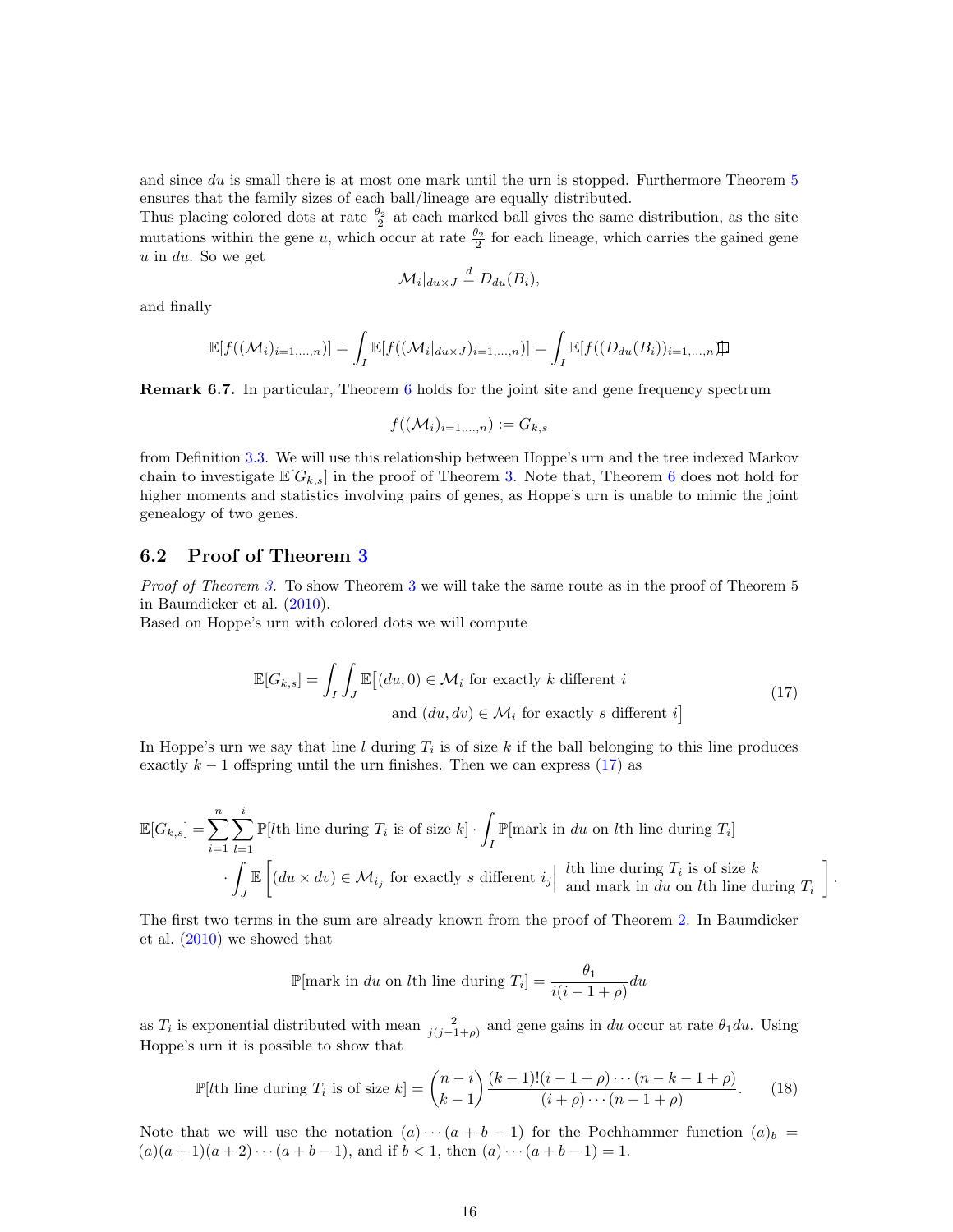So we are left with the last factor

$$
\mathbb{E}\left[\left(du \times dv\right) \in \mathcal{M}_{i_j} \text{ for exactly } s \text{ different } i_j \middle| \begin{array}{l} l\text{-th line during } T_i \text{ is of size } k \\ \text{and mark in } du \text{ on } l\text{-th line during } T_i \end{array}\right] \tag{19}
$$

which again remains a combinatorical problem in Hoppe's urn, if we add the possibility to place dots at the balls of the urn as given in Definition [6.6.](#page-13-1) A ball within this urn which is marked corresponds to a gene gain event, while placing dots at marked balls corresponds to single point mutations.

We denote by  $T_i$  the random waiting time where there are i colored balls present in Hoppe's urn. This corresponds in Kingman's coalescent to the time i lineages need to coalesce into  $i - 1$  lineages or loose one of the *i* lines at rate  $\frac{\rho}{2}$ . Suppose during  $T_i$  one of the balls is marked, then the time after this event is again distributed like  $T_i$  due to the memoryloss of the exponential distribution. Now let us consider only realizations of Hoppe's urn, where there are  $k$  marked balls among the final n balls. Let  $\mathcal{T}(i,k,m)$  be the set of all  $j \in \{i,\ldots,n\}$  where m of j colored balls in the urn are marked and let  $l(\mathcal{T}) := \sum_{j \in \mathcal{T}} T_j$ . See also Figure [7](#page-14-1) for an illustration. Then

<span id="page-16-0"></span>
$$
\mathbb{E}[l(\mathcal{T}(i,k,m))] = \sum_{j=i}^{n} \mathbb{P}[T_j \in \mathcal{T}(i,k,m)] \mathbb{E}[T_j].
$$
\n(20)

Starting with  $i-1$  unmarked balls and one marked ball there are  $\binom{n-i}{k-1}$  possibilities at what times  $k-1$  marked balls are added when  $n-i$  balls are added to the urn in total. And the probability for any of these possibilities equals in Hoppe's urn. To get [\(20\)](#page-16-0) one has to consider how many of these possibilities will have m marked balls at time j. Clearly this is only the case if  $m-1$  marked balls are added when adding the first  $j - i$  balls and the remaining  $k - m$  marked balls are added within the remaining  $n - j$  balls. Thus

$$
\mathbb{P}(j \in \mathcal{T}(i,k,m)) = \binom{j-i}{m-1} \cdot \binom{n-j}{k-m} \cdot \binom{n-i}{k-1}^{-1}
$$

and

$$
\mathbb{E}[l(\mathcal{T}(i,k,m))] = \sum_{j=i}^{n} {j-i \choose m-1} \cdot {n-j \choose k-m} \cdot {n-i \choose k-1}^{-1} (\frac{j}{2}(j-1+\rho))^{-1}.
$$

In the subtree only mutations/dots gained at a line of size s result in SNPs in frequency s, see Figure [8.](#page-17-0) Note that the subtree does not contain any loss events. If there are  $m$  marked balls, we still have to add  $k - m$  marked balls and if  $s - 1$  of these balls have to be the offspring of one ball, then there are  $\binom{k-m}{s-1}$  possibilities to do so. Each of these possibilites has probability  $\frac{(s-1)!(m-1)\cdots(k-s-1)}{(m)\cdots(k-1)}$ . Thus, for each of the m marked balls during any time with  $j \in \mathcal{T}(i,k,m)$ colored balls the probability to have  $s - 1$  offspring is given by

<span id="page-16-1"></span>
$$
\binom{k-m}{s-1} \frac{(s-1)!(m-1)\cdots(k-s-1)}{(m)\cdots(k-1)}.
$$
\n(21)

In contrast to equation [\(18\)](#page-15-1) the above formula does not contain any  $\rho$ , as we are currently acting only in the marked subtree of the forest produced by Hoppe's urn.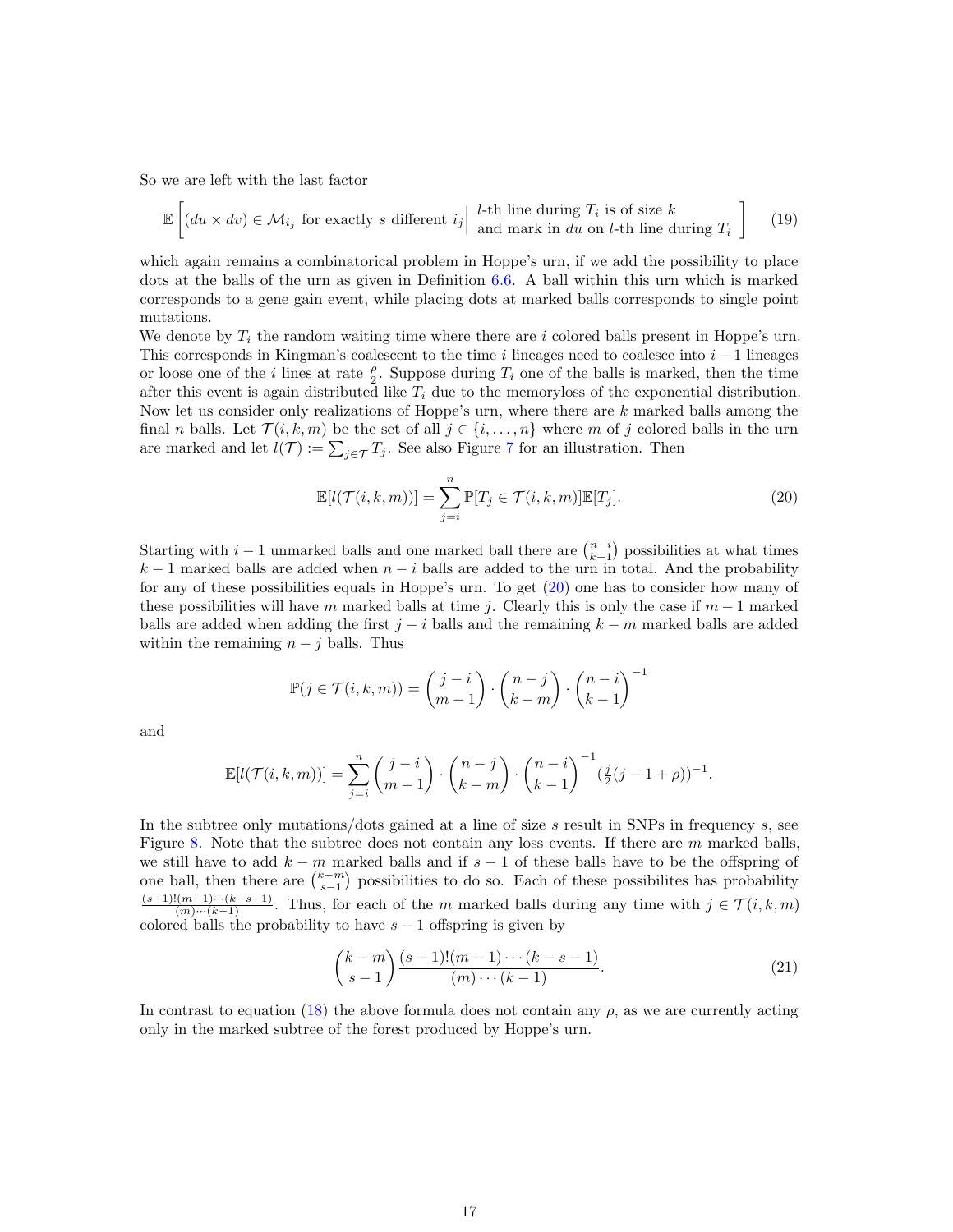

<span id="page-17-0"></span>Figure 8 The second line during  $T_2$  is of size  $k = 3$  and there is a mark  $(\blacktriangledown)$  on the second line during  $T_2$ . Due to the dot  $(x)$  during  $T_4$  at the first line of the marked subtree, the corresponding mutation is present in  $s = 2$  out of  $k = 3$  individuals which carry the gene.

Combining the above yields

$$
\mathbb{E}\left[(du \times dv) \in \mathcal{M}_{i_j} \text{ for exactly } s \text{ different } i_j \middle| \text{ } \begin{aligned}\n&\text{in } \text{ during } T_i \text{ is of size } k \\
&\text{and mark in } du \text{ on } l\text{th line during } T_i \end{aligned}\right] \\
&= \sum_{m=1}^k \sum_{r=1}^m \mathbb{P}[r\text{th line during } \mathcal{T}(i,k,m) \text{ is of size } s] \cdot \int \mathbb{P}[ \text{ dot in } dv \text{ on } r\text{th line during } \mathcal{T}(i,k,m)] \\
&= \sum_{m=1}^k m \binom{k-m}{s-1} \frac{(s-1)!(m-1)\cdots(k-s-1)}{(m)\cdots(k-1)} \sum_{j=i}^n \binom{j-i}{m-1} \binom{n-j}{k-m} \binom{n-i}{k-1}^{-1} \frac{\theta_2}{j(j-1+\rho)} dv \\
&= \sum_{m=1}^{k-s+1} m \binom{k-m}{s-1} \frac{(s-1)!(m-1)\cdots(k-s-1)}{(m)\cdots(k-1)} \sum_{j=i}^n \binom{j-i}{m-1} \binom{n-j}{k-m} \binom{n-i}{k-1}^{-1} \frac{\theta_2}{j(j-1+\rho)} dv\n\end{aligned}
$$

Setting all parts together gives

$$
\mathbb{E}[G_{k,s}] = \sum_{i=1}^{n} \sum_{l=1}^{i} {n-i \choose k-1} \frac{(k-1)!(i-1+\rho)\cdots(n-k-1+\rho)}{(i+\rho)\cdots(n-1+\rho)} \frac{\theta_1}{i(i-1+\rho)}
$$
\n
$$
\frac{\theta_2}{s} \sum_{m=1}^{k-s+1} m \frac{s!(m-1)\cdots(k-s-1)}{(m)\cdots(k-1)} {k-m \choose s-1} \sum_{j=i}^{n} {j-i \choose m-1} {n-j \choose k-m} {n-i \choose k-1}^{-1} \frac{1}{j(j-1+\rho)}
$$
\n
$$
= \frac{\theta_1}{k} \frac{k!}{(n-k+\rho)\cdots(n-1+\rho)} \frac{\theta_2}{s}
$$
\n
$$
\sum_{m=1}^{k-s+1} m \frac{s!(m-1)\cdots(k-s-1)}{(m)\cdots(k-1)} {k-m \choose s-1} \sum_{i=1}^{n} \sum_{j=i}^{n} {j-i \choose m-1} {n-j \choose k-m} \frac{1}{j(j-1+\rho)}
$$

We can simplify the sum if  $s < k$ , as then  $m \frac{s!(m-1)\cdots(k-s-1)}{(m)\cdots(k-1)} {k \choose s-1} = \frac{m(m-1)sk}{(k-s)(k-s+1)}$  to

$$
\sum_{m=1}^{k-s+1} m \frac{s!(m-1)\cdots(k-s-1)}{(m)\cdots(k-1)} {k-m \choose s-1} \sum_{j=1}^{n} {n-j \choose k-m} \frac{1}{j(j-1+\rho)} \sum_{i=1}^{j} {j-i \choose m-1}
$$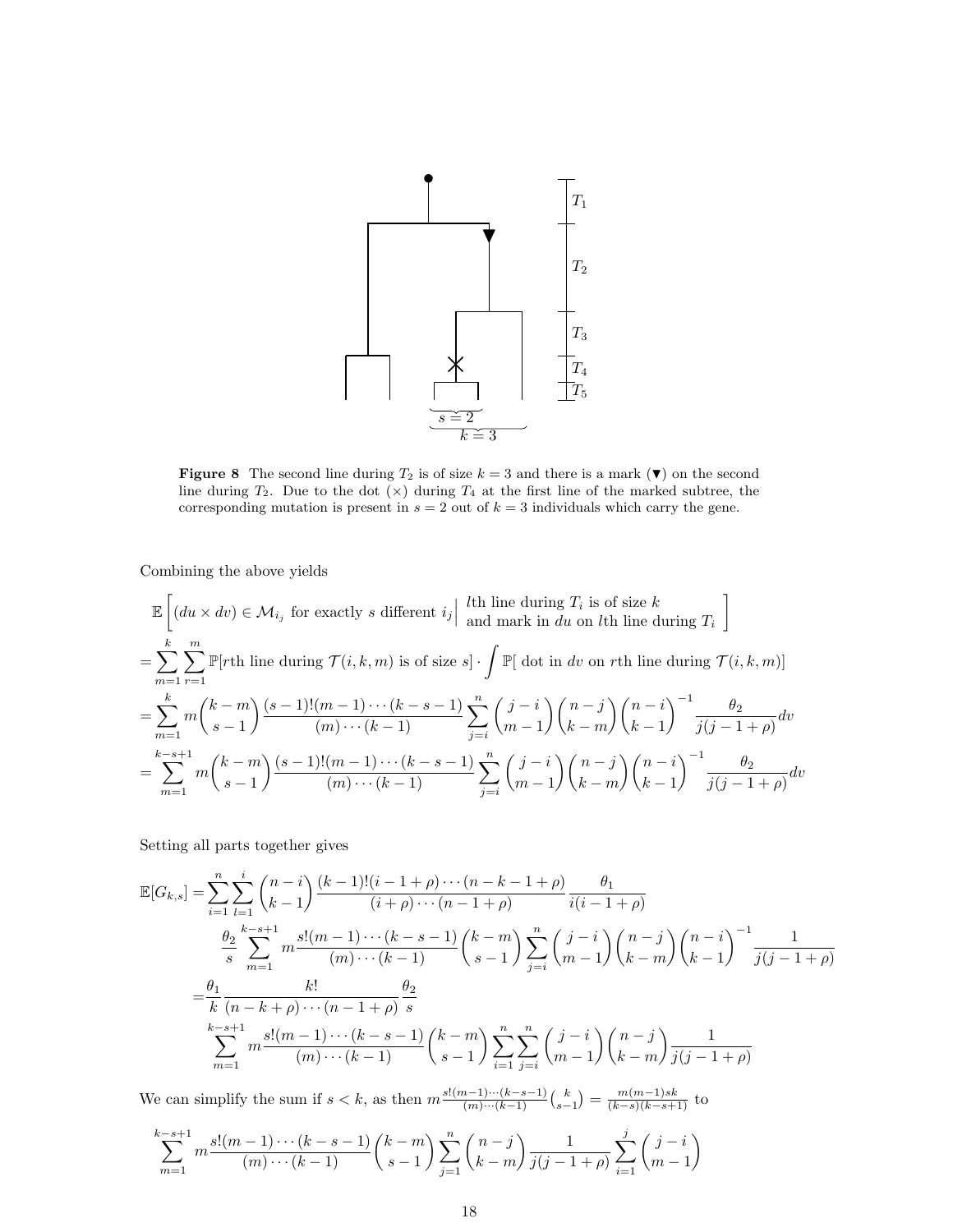$$
\sum_{m=1}^{k-s+1} m \frac{s!(m-1)\cdots(k-s-1)}{(m)\cdots(k-1)} {k-m \choose s-1} \sum_{j=1}^{n} {n-j \choose k-m} \frac{1}{j(j-1+\rho)} {m \choose m}
$$
  
\n
$$
= \sum_{j=1}^{n} \frac{1}{j(j-1+\rho)} \sum_{m=1}^{k-s+1} m \frac{s!(m-1)\cdots(k-s-1)}{(m)\cdots(k-1)} {k-m \choose s-1} {n-j \choose k-m} {j \choose m}
$$
  
\n
$$
= \sum_{j=1}^{n} \frac{1}{j(j-1+\rho)} \sum_{m=1}^{k-s+1} m \frac{s!(m-1)\cdots(k-s-1)}{(m)\cdots(k-1)} {k \choose s-1} {n \choose j}^{-1} {k-s+1 \choose m} {n-k \choose j-m} {n \choose k}
$$
  
\n
$$
= {n \choose k} \frac{sk}{(k-s)(k-s+1)} \sum_{j=1}^{n-s+1} {n \choose j}^{-1} \frac{1}{j(j-1+\rho)} \sum_{m=1}^{k-s+1} m(m-1) {k-s+1 \choose m} {n-k \choose j-m}
$$
  
\n
$$
= {n \choose k} sk \sum_{j=1}^{n-s+1} {n \choose j}^{-1} \frac{1}{j(j-1+\rho)} \sum_{m=2}^{k-s+1} {k-s-1 \choose m-2} {n-k \choose j-m}
$$
  
\n
$$
= {n \choose k} sk \sum_{j=1}^{n-s+1} {n \choose j}^{-1} \frac{1}{j(j-1+\rho)} {n-s-1 \choose j-2}
$$
  
\n
$$
= {n \choose k} \frac{sk}{(n-s)(n-s+1)} \sum_{j=0}^{n-s-1} {n \choose j+2}^{-1} \frac{j+1}{j+1+\rho} {n-s+1 \choose j+2}
$$
  
\n
$$
= {n \choose k} \frac{k}{n} {n-1 \choose s}^{-1} \sum_{j=0}^{n-s-1} \frac{j+1}{j+1+\rho} {n-j-2 \choose s-1}
$$

If  $k = s$  we have  $m \frac{s!(m-1)\cdots(k-s-1)}{(m)\cdots(k-1)} {k \choose s-1} = sk$  such that the sum gets

$$
\binom{n}{k}sk \sum_{j=1}^{n-s+1} \binom{n}{j}^{-1} \frac{1}{j(j-1+\rho)} \sum_{m=1}^{k-s+1} \binom{k-s+1}{m} \binom{n-k}{j-m}
$$

$$
= \binom{n}{k} sk \sum_{j=1}^{n-s+1} \binom{n}{j}^{-1} \frac{1}{j(j-1+\rho)} \binom{n-k}{j-1}.
$$

So we end up with

$$
\mathbb{E}[G_{k,s}] = \frac{\theta_1}{k} \frac{k!}{(n-k+\rho)\cdots(n-1+\rho)} \frac{\theta_2}{s} {n \choose k} \frac{k}{n} {n-1 \choose s}^{-1} \sum_{j=0}^{n-s-1} \frac{j+1}{j+1+\rho} {n-j-2 \choose s-1}
$$

$$
= \frac{\theta_1}{k} \frac{(n-k+1)\cdots n}{(n-k+\rho)\cdots(n-1+\rho)} \frac{\theta_2}{s} \frac{k}{n} {n-1 \choose s}^{-1} \sum_{j=0}^{n-s-1} \frac{j+1}{j+1+\rho} {n-j-2 \choose s-1},
$$

if  $s < k$  and

$$
\mathbb{E}[G_{k,s}] = \frac{\theta_1}{k} \frac{(n-k+1)\cdots n}{(n-k+\rho)\cdots(n-1+\rho)} \frac{\theta_2}{s} s k \sum_{j=1}^{n-s+1} {n \choose j}^{-1} \frac{1}{j(j-1+\rho)} {n-k \choose j-1}
$$

if  $s = k$  and we are done.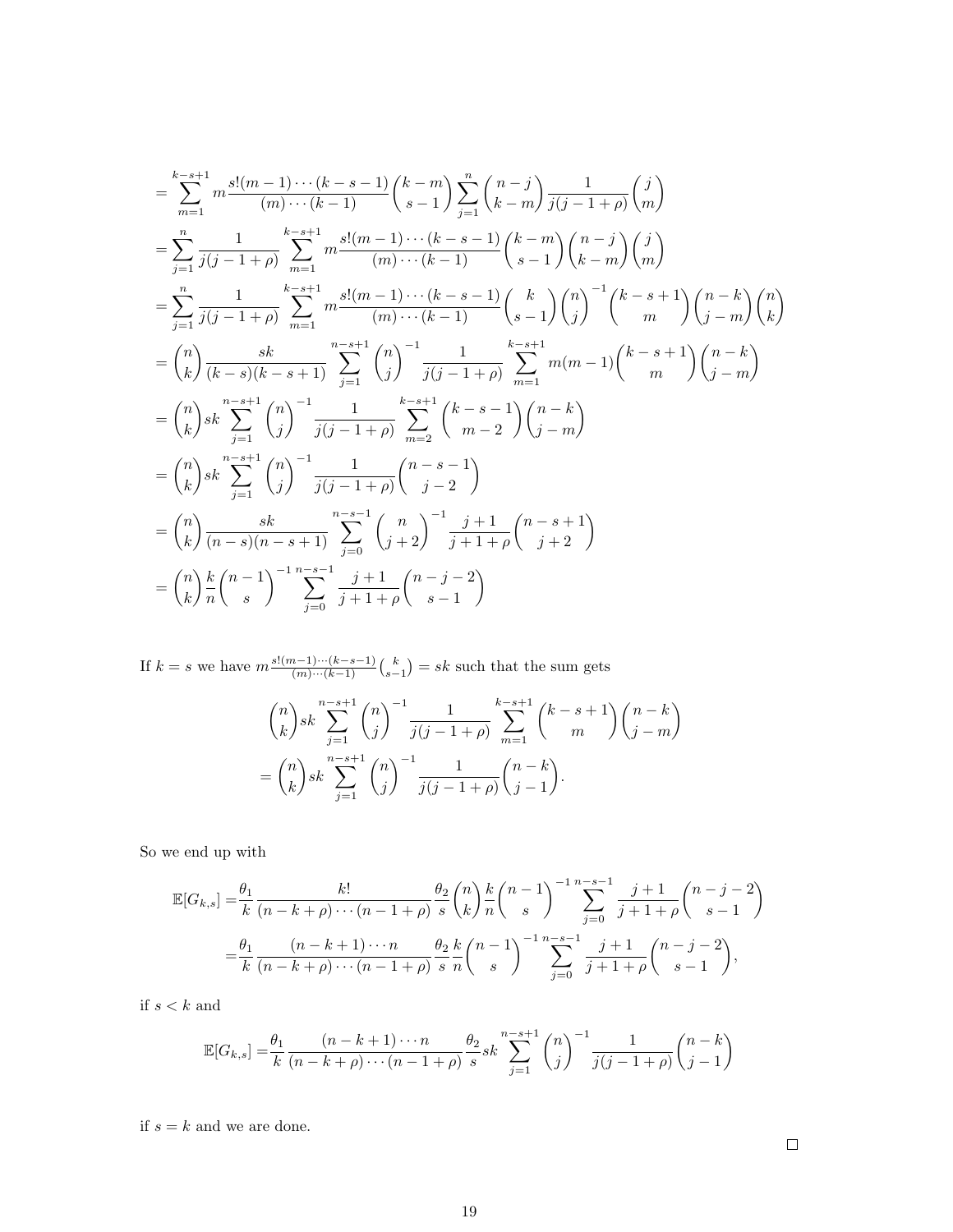## 6.3 Proof of Corollary [3.5](#page-6-0)

We will proof Corollary [3.5](#page-6-0) using Theorem [3.](#page-5-0)

*Proof of Corollary [3.5](#page-6-0) based on Theorem [3.](#page-5-0)* Note that we can write  $\mathbb{E}[G_k] = \int_I \mathbb{P}(F(u) = k) du$ , where the integrand does not depend on  $u$  as

$$
\mathbb{P}(F(u) = k)du = \sum_{i=1}^{n} \sum_{l=1}^{i} \mathbb{P}[l\text{th line during } T_i \text{ is of size } k] \mathbb{P}[\text{mark in } du \text{ on } l\text{th line during } T_i],
$$

and marks in du occur at rate  $\frac{\theta_1 du}{2}$  independently of the other marks. If we define

 $S_{s,dv}^u := |\{v \in dv : v \in S_i^u \text{ for exactly } s \text{ different } i \text{ with } \mathcal{M}_i(u,0) = 1\}|,$ 

we can be sure that  $S_{s,dv}^u \leq 1$ , as dv is small and write

$$
\mathbb{E}[G_{k,s}] = \int_I \int_J \mathbb{P}(S_{s, dv}^u = 1 \cap F(u) = k) du.
$$

So we end up with

$$
\mathbb{E}[S_s^u \mid F(u) = k] = \int_J \mathbb{P}(S_{s, dv}^u = 1 \mid F(u) = k) = \int_J \frac{\mathbb{P}(S_{s, dv}^u = 1 \cap F(u) = k)}{\mathbb{P}(F(u) = k)}
$$

$$
= \frac{\int_I \int_J \mathbb{P}(S_{s, dv}^u = 1 \cap F(u) = k) du}{\int_I \mathbb{P}(F(u) = k) du} = \mathbb{E}[G_{k,s}] \mathbb{E}[G_k]^{-1}.
$$

If  $s < k$  we have

$$
\mathbb{E}[S_s^u \mid F(u) = k] = \mathbb{E}[G_{k,s}]\mathbb{E}[G_k]^{-1} = \frac{\theta_2}{s} \frac{k}{n} {n-1 \choose s}^{-1} \sum_{j=0}^{n-s-1} \frac{j+1}{j+1+\rho} {n-j-2 \choose s-1}.
$$

In particular, if  $k = n$  we get

$$
\mathbb{E}[S_s^u \mid f(u) = n] = \frac{\theta_2}{s} {n-1 \choose s}^{-1} \sum_{j=0}^{n-s-1} \frac{j+1}{j+1+\rho} {n-j-2 \choose s-1}.
$$

And for  $s = k < n$  we have

$$
\mathbb{E}[S_s^u | f(u) = k] = \mathbb{E}[G_{k,s}] \mathbb{E}[G_k]^{-1}
$$
  
=  $\frac{\theta_2}{s} s k \sum_{j=1}^{n-k+1} {n \choose j}^{-1} \frac{1}{j(j-1+\rho)} {n-k \choose j-1}$ 

and  $\mathbb{E}[S_n^u | f(u) = n] = \frac{\theta_2}{\rho}$  for  $s = k = n$ .

**Remark 6.8.** For  $\rho = 0$  we may proof Corollary [3.5](#page-6-0) based on results from Wiuf and Donnelly [\(1999\)](#page-23-12) and Griffiths [\(2003\)](#page-22-18). Therefore apply Lemma 4 to Lemma 2 in Wiuf and Donnelly [\(1999\)](#page-23-12), such that we get for an  $k$ -subtree beneath a gene gain event:

$$
\mathbb{P}[\text{subtree has } m \text{ lineages, when the } n\text{-tree has } j \text{ lineages}] = \binom{n-j}{k-m} \binom{j}{m} \binom{n}{k}^{-1}.\tag{22}
$$

Let  $T_m^{\#}$  be the time, where the subtree has m lineages. Then

$$
\mathbb{E}[T_m^{\#}] = \sum_{j=m}^n \binom{n-j}{k-m} \binom{j}{m} \binom{n}{k}^{-1} \mathbb{E}[T_j] = \frac{k}{n} \frac{2}{m(m-1)}.
$$
\n(23)

 $\Box$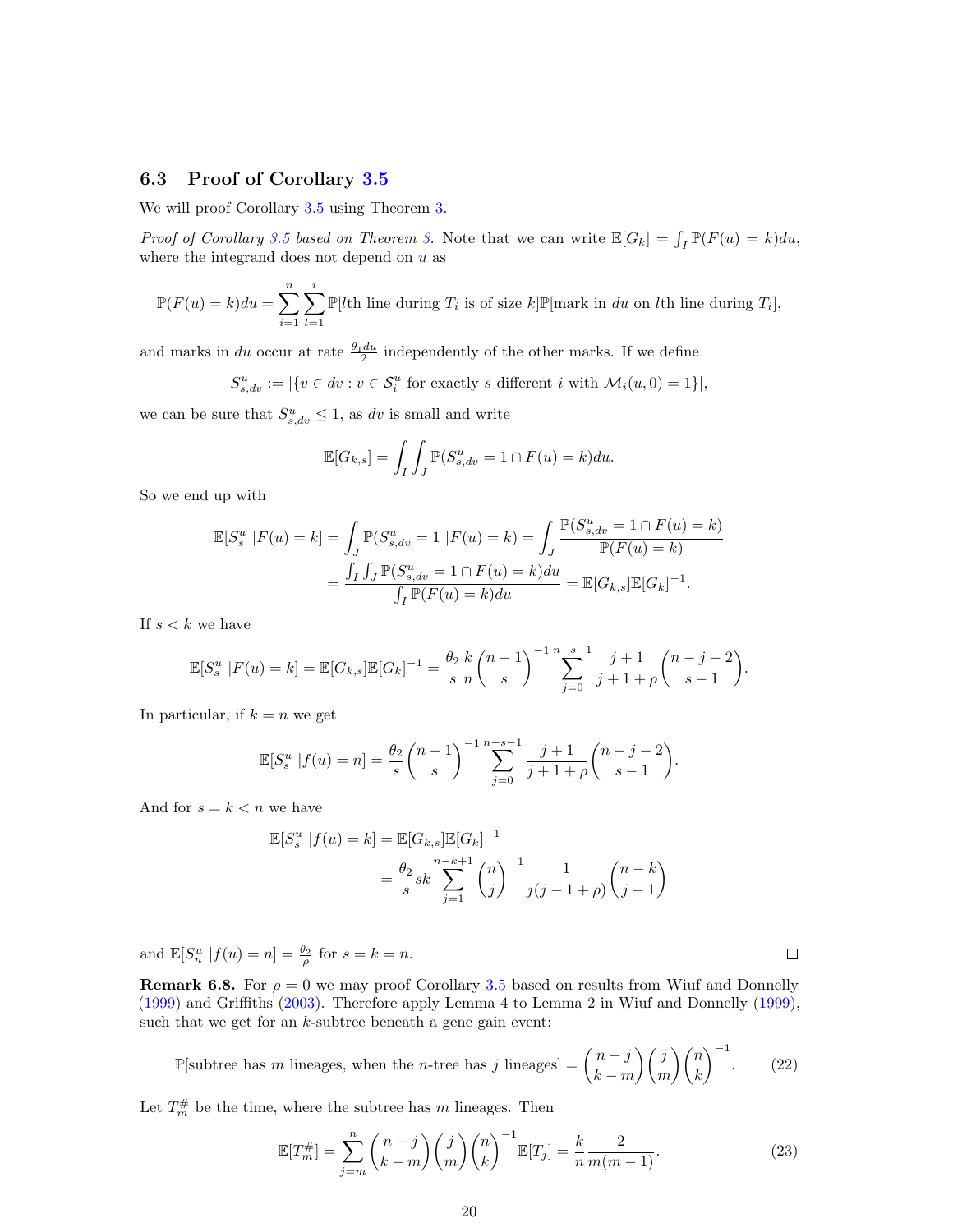We can now compute, just as in equation  $(4.5)$  in Griffiths  $(2003)$ ,

$$
\mathbb{E}[S_s^u | F(u) = k] = \frac{\theta_2}{2} \sum_{m=2}^{k-s+1} m p_{k,m}(s) \mathbb{E}[T_m^{\#}] = \frac{k}{n} \frac{\theta_2}{s}.
$$
 (24)

Here  $p_{k,m}(s)$  is the probability for a particular lineage among m lineages to be of size s in a tree of size  $k$ , which we derived in equation  $(21)$ .

## 6.4 Proof of Theorem [4](#page-8-0)

The upper bound for the estimators in Theorem [4](#page-8-0) is a simple consequences of the following Corollary.

**Corollary 6.9.** Consider the site frequency spectrum  $(S_s^u)_{s=1,\dots,k-1}$  for a dispensable gene u as defined in Definition [3.4](#page-6-5) and the site frequency spectrum  $(C_s^u)_{s=1,\dots,k-1}$  for an essential core gene. Then

$$
\mathbb{E}[S_s^u \mid F(u) = k] \le \frac{k}{n} \mathbb{E}[C_s^u] = \frac{k}{n} \frac{\theta_2}{s}.
$$
\n(25)

Proof. We have to show

<span id="page-20-0"></span>
$$
\frac{\theta_2}{s} \frac{k}{n} {n-1 \choose s}^{-1} \sum_{j=0}^{n-s-1} \frac{j+1}{j+1+\rho} {n-j-2 \choose s-1} < \frac{k}{n} \frac{\theta_2}{s}
$$
(26)

so it suffices to confirm

$$
\frac{\theta_2}{s} \frac{k}{n} {n-1 \choose s}^{-1} \sum_{j=0}^{n-s-1} \frac{j+1}{j+1+\rho} {n-j-2 \choose s-1}
$$
  

$$
\leq \frac{\theta_2}{s} \frac{k}{n} {n-1 \choose s}^{-1} \sum_{j=0}^{n-s-1} {n-j-2 \choose s-1} = \frac{\theta_2}{s} \frac{k}{n}.
$$

*Proof of Theorem [4.](#page-8-0)* From  $(26)$  we see immediately

$$
\mathbb{E}[S_{\text{seg}}] = \sum_{s=1}^{k-1} \mathbb{E}[S_s^u | F(u) = k] \le \frac{k}{n} \sum_{s=1}^{k-1} \mathbb{E}[C_s^u] = \frac{k}{n} \theta_2 \sum_{s=1}^{k-1} \frac{1}{s}
$$
  

$$
\mathbb{E}[\widehat{\theta}_{W,k}] \le \frac{k}{n} \theta_2
$$
  

$$
\mathbb{E}[\widehat{\pi}_k] = \sum_{s=1}^{k-1} \mathbb{E}[S_s^u | F(u) = k] \frac{s(k-s)}{\binom{k}{2}} \le \sum_{s=1}^{k-1} \mathbb{E}[C_s^u] \frac{s(k-s)}{\binom{k}{2}} = \frac{k}{n} \theta_2
$$

For the estimators  $\widehat{\theta}_{W,k}$  and  $\widehat{\pi}_k$  we set in the result from Corollary [3.5](#page-6-0)

$$
\mathbb{E}[\widehat{\theta}_{W,k}] = \frac{\sum_{s=1}^{k-1} \mathbb{E}[S_s^u | F(u) = k]}{\sum_{s=1}^{k-1} \frac{1}{s}} \n= \theta_2 \frac{\frac{k}{n} \sum_{s=1}^{k-1} \frac{1}{s} {n-1 \choose s}^{-1} \sum_{j=0}^{n-s-1} \frac{j+1}{j+1+\rho} {n-j-2 \choose s-1}}{\sum_{s=1}^{k-1} \frac{1}{s}}
$$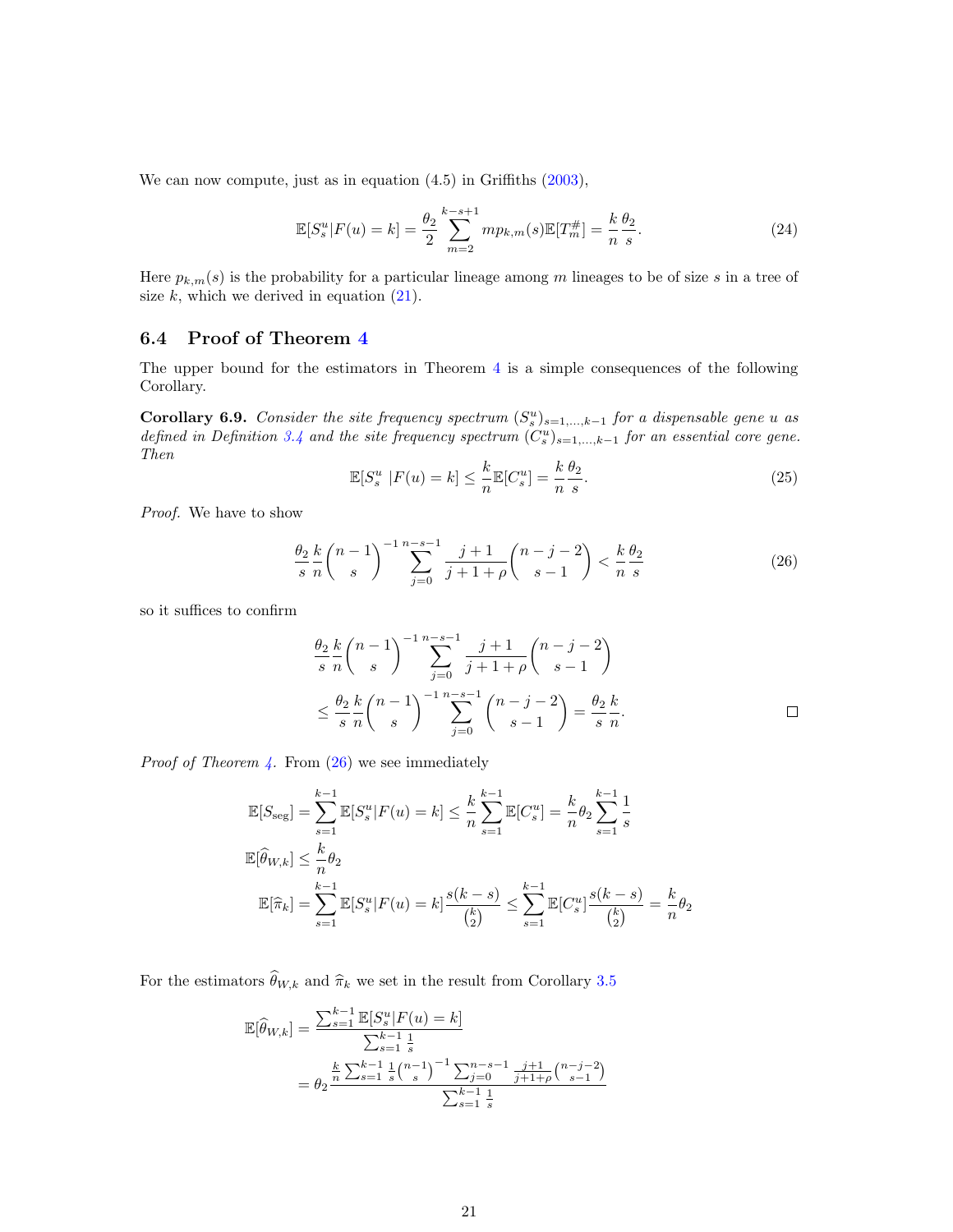and

$$
\mathbb{E}[\hat{\pi}_k] = \sum_{s=1}^{k-1} \mathbb{E}[S_s^u | F(u) = k] \frac{s(k-s)}{\binom{k}{2}}
$$
  
=  $\frac{\theta_2}{\binom{k}{2}} \frac{k}{n} \sum_{s=1}^{k-1} (k-s) \binom{n-1}{s}^{-1} \sum_{j=0}^{n-s-1} \frac{j+1}{j+1+\rho} \binom{n-j-2}{s-1}$ 

and we are done.

 $\Box$ 

# 7 Acknowledgments

I thank Peter Pfaffelhuber, Joachim Hermisson and Iulia Dahmer for fruitful discussion and helpful comments. The German Research Foundation is acknowledged for funding via the project PP672/2-1.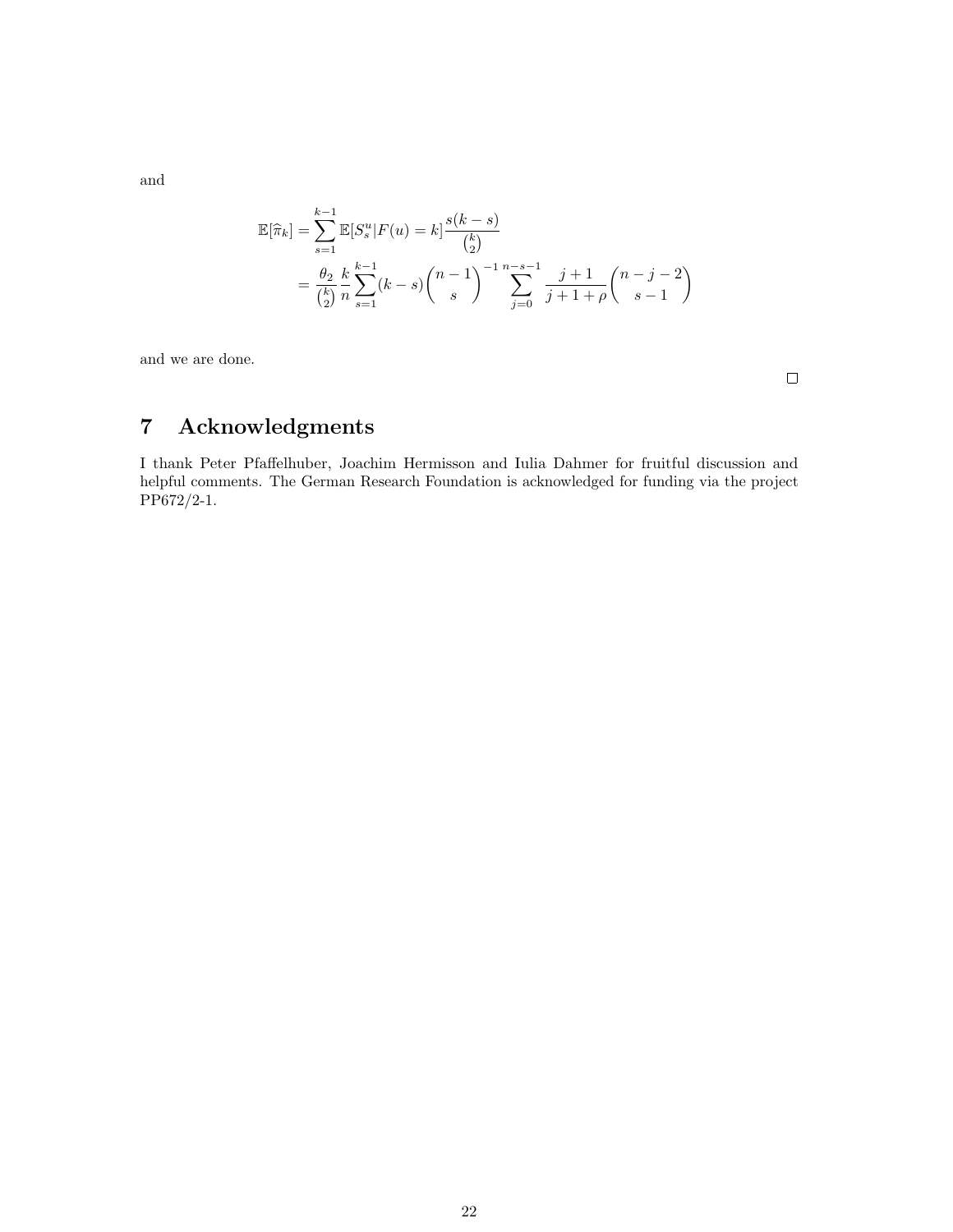## References

- <span id="page-22-11"></span>Achaz, G. (2009). Frequency spectrum neutrality tests: one for all and all for one. Genetics  $183(1)$ , 249–258.
- <span id="page-22-0"></span>Baumdicker, F., W. Hess, and P. Pfaffelhuber (2010). The diversity of a distributed genome in bacterial populations. The Annals of Applied Probability  $20(5)$ , 1567–1606.
- <span id="page-22-4"></span>Baumdicker, F., W. Hess, and P. Pfaffelhuber (2012). The infinitely many genes model for the distributed genome of bacteria. Genome Biology and Evolution  $\lambda(4)$ , 443–456.
- <span id="page-22-3"></span>Bentley, S. (2009). Sequencing the species pan-genome. Nature Reviews Microbiology  $\mathcal{T}(4)$ , 258–259.
- <span id="page-22-1"></span>Binnewies, T. T., Y. Motro, P. F. Hallin, O. Lund, D. Dunn, T. La, D. J. Hampson, M. Bellgard, T. M. Wassenaar, and D. W. Ussery (2006). Ten years of bacterial genome sequencing: Comparative-genomics-based discoveries. Functional  $\mathcal C$  Integrative Genomics 6(3), 165–185.
- <span id="page-22-17"></span>Ewens, W. J. (1972). The sampling theory of selectively neutral alleles. Theoretical Population Biology 3, 87–112.
- <span id="page-22-10"></span>Ewens, W. J. (2004). *Mathematical PopulationGenetics. I. Theoretical introduction* (2nd ed. ed.). Springer.
- <span id="page-22-7"></span>Fang, G., E. Rocha, and A. Danchin (2005). How essential are nonessential genes? Molecular Biology and Evolution 22 (11), 2147–2156.
- <span id="page-22-15"></span>Freeman, J. L., G. H. Perry, L. Feuk, R. Redon, S. A. McCarroll, D. M. Altshuler, H. Aburatani, K. W. Jones, C. Tyler-Smith, M. E. Hurles, N. P. Carter, S. W. Scherer, and C. Lee (2006). Copy number variation: new insights in genome diversity. Genome Research 16 (8), 949–961.
- <span id="page-22-9"></span>Fu, Y. X. (1995). Statistical properties of segregating sites. Theoretical Population Biology  $48(2)$ , 172–197.
- <span id="page-22-18"></span>Griffiths, R. (2003). The frequency spectrum of a mutation, and its age, in a general diffusion model. Theoretical Population Biology 64 (2), 241–251.
- <span id="page-22-5"></span>Haegeman, B. and J. S. Weitz (2012). A neutral theory of genome evolution and the frequency distribution of genes. *BMC Genomics*  $13(1)$ , 196.
- <span id="page-22-16"></span>Hoppe, F. (1984). Pólya like urns and the Ewens sampling formula. *Journal of Mathematical* Biology 20, 91–94.
- <span id="page-22-13"></span>Janson, S. and G. Kersting (2011). On the Total External Length of the Kingman Coalescent. Electronic Journal of Probability 16, 2203–2218.
- <span id="page-22-8"></span>Kimura, M. (1969). The number of heterozygous nucleotide sites maintained in a finite population due to steady flux of mutations. Genetics 61 (4), 893–903.
- <span id="page-22-12"></span>Kingman, J. F. C. (1982). On the genealogy of large populations. Journal of Applied Probability 19A, 27–43.
- <span id="page-22-6"></span>Koonin, E. V. and Y. I. Wolf (2008). Genomics of bacteria and archaea: the emerging dynamic view of the prokaryotic world. Nucleic Acids Research 36 (21), 6688–6719.
- <span id="page-22-14"></span>Kryazhimskiy, S. and J. B. Plotkin (2008). The population genetics of  $dN/dS$ . PLoS Genetics  $\lambda(12)$ , e1000304.
- <span id="page-22-2"></span>Lapierre, P. and J. P. Gogarten (2009). Estimating the size of the bacterial pan-genome. Trends in Genetics 25 (3), 107–110.